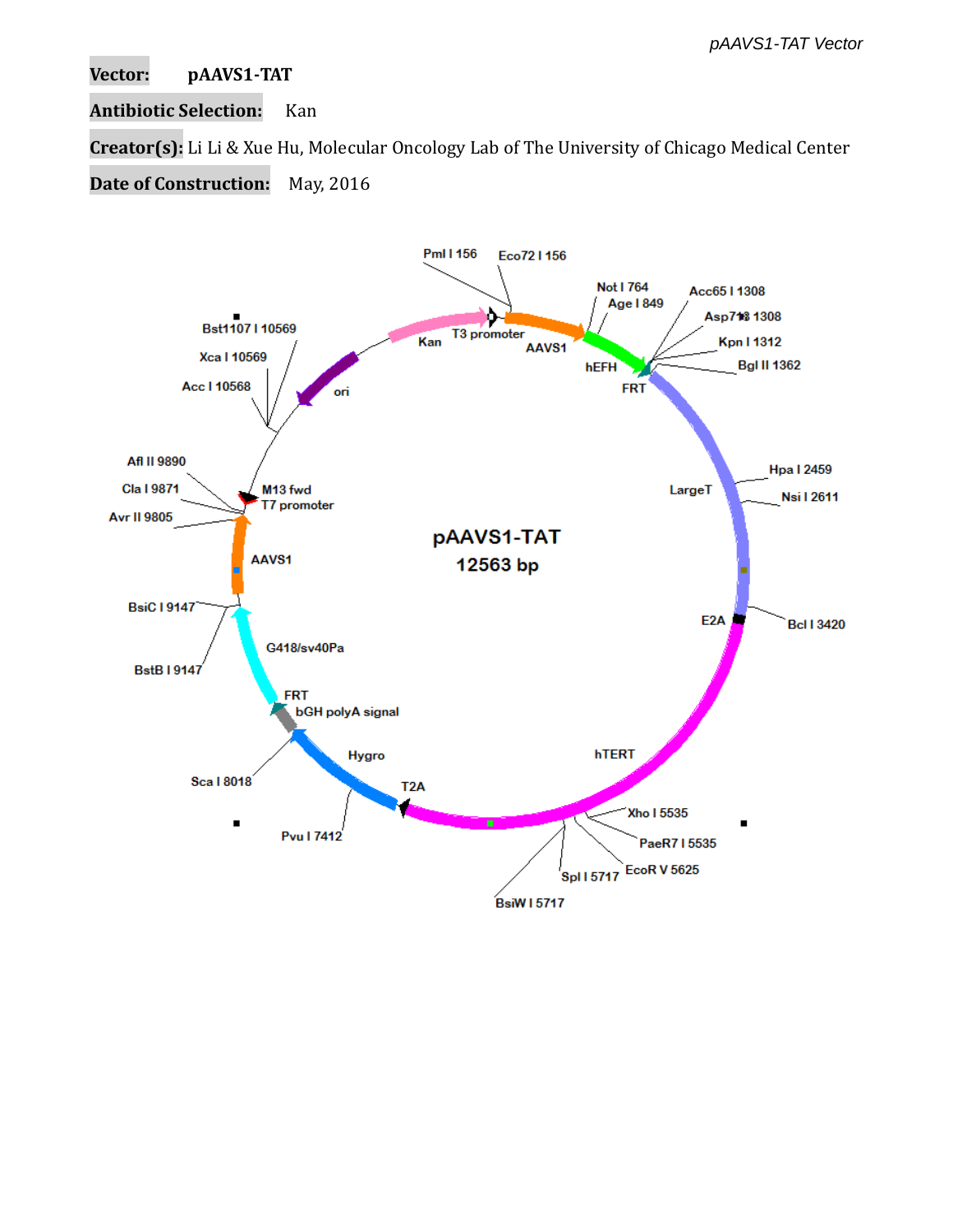# pAAVS1-TAT Full-Length Sequence

GGAAACAGCTATGACCATGATTACGCCAAGCTCGAAATTAACCCTCACTAAAGGGAACAAAAGCTGGTACGAGGACAGGCTGGAGCCATGG CTGGTGACCgtttaaacAGGCCTgaattcCtttccggagcacttccttctcggcgctgcaccacgtgatgtcctctgagcggatcctcccc gtgtctgggtcctctccgggcatctctcctcctcacccaaccccatgccgtgttcactcgctgggttcccttttccttctccttctgggg cctgtgccatctctcgtttcttaggatggccttctccgacggatgtctcccttgcgtcccgcctccccttcttgtaggcctgcatcatcac gtggattcgggtcacctctcactcctttcatttgggcagctcccctaccccccttacctctctagtctgtgctagctcttccagccccctg tcatggcatcttccaggggtccgagagctcagctagtcttcttcctccaacccgggccctatgtccacttcaggacagcatgtttgctgcc tccagggatcctgtgtccccgagctgggaccaccttatattcccagggccggttaatgtggctctggttctgggtacttttatctGTCCCC TCCACCCCACAGTGGGGCCACTAGGGACAGGATGCGGCCGCcgctccggtgcccgtcagtgggcagagcgcacatcgcccacagtccccga gaagttgggggggggggtcggcaattgaaccggtgcctagagaaggtggcgcggggtaaactgggaaagtgatgtcgtgtactggctccgc ctttttcccgagggtggggggagaaccgtatataagtgcagtagtcgccgtgaacgttctttttcgcaacgggtttgccgccagaacacagc cgcctcccgcctgtggtgcctcctgaactgcgtccgccgtctaggtaagtttaaagctcaggtcgagaccgggcctttgtccggcgctccc cgttacagatccaagctgtgaccggcgcctacggtaccGAAGTTCCTATTCCGAAGTTCCTATTCTAGAAAGTATAGGAACTTCagatc tTTAAaccaccATGGATAAAGTTTTAAACAGAGAGGAATCTTTGCAGCTAATGGACCTTCTAGGTCTTGAAAGGAGTGCCTGGGGGAATAT TCCTCTGATGAGAAAGGCATATTTAAAAAAATGCAAGGAGTTTCATCCTGATAAAGGAGGAGATGAAGAAAAATGAAGAAAATGAATACT CTGTACAAGAAAATGGAAGATGGAGTAAAATATGCTCATCAACCTGACTTTGGAGGCTTCTGGGATGCAACTGAGATTCCAACCTATGGAA CTGATGAATGGGAGCAGTGGTGGAATGCCTTTAATGAGGAAAACCTGTTTTGCTCAGAAGAAATGCCATCTAGTGATGATGAGGCTACTGC TGACTCTCAACATTCTACTCCTCCAAAAAAGAAGAGAAAGGTAGAAGACCCCAAGGACTTTCCTTCAGAATTGCTAAGTTTTTTGAGTCAT GCTGTGTTTAATAATAAAACTCTTGCTTTGCTATTTACACCACAAAGGAAAAAGCTGCACTGCTATACAAGAAAATTATGGAAAAAT ATTCTGTAACCTTTATAAGTAGGCATAACAGTTATAATCATAACATACTGTTTTTTCTTACTCACACAGGCATAGAGTGTCTGCTATTAA TAACTATGCTCAAAAATTGTGTACCTTTAGCTTTTTAATTTGTAAAGGGGTTAATAAGGAATATTTGATGTATAGTGCCTTGACTAGAGAT CCATTTTCTGTTATTGAGGAAAGTTTGCCAGGTGGGTTAAAGGAGCATGATTTTAATCCAGAAGAAGCAGAGGAAACTAAACAAGTGTCCT GGAAGCTTGTAACAGAGTATGCAATGGAAACAAAATGTGATGATGTTGTTGTTATTGCTTGGGATGTACTTGGAATTTCAGTACAGTTTTGA AATGTGTTTAAAATGTATTAAAAAAGAACAGCCCAGCCACTATAAGTACCATGAAAAGCATTATGCAAATGCTGCTATATTTGCTGACAGC AAAAACCAAAAAACCATATGCCAACAGGCTGTTGATACTGTTTTAGCTAAAAAGCGGGTTGATAGCCTACAATTAACTAGAGAACAAATGT TGCTTGGCTACACTGTTTGTTGCCCAAAATGGATTCAGTGGTGTATGACTTTTTAAAATGCATGATGTACAACATTCCTAAAAAAAGATAC TGGCTGTTTAAAGGACCAATTGATAGTGGTAAAACTACATTAGCAGCTGCTTTGCTTGAATTATGTGGGGGGAAAGCTTTAAATGTTAATT TGCCCTTGGACAGGCTGAACTTTGAGCTAGGAGTAGCTATTGACCAGTTTTTAGTAGTTTTTGAGGATGTAAAGGGCACTGGAGGGGAGTC CAGAGATTTGCCTTCAGGTCAGGGAATTAATAACCTGGACAATTTAAGGGATTATTTGGATGGCAGTGTTAAGGTAAACTTAGAAAAGAAA AACAAATAGATTTTAGGCCCAAAGATTATTTAAAGCATTGCCTGGAACGCAGTGAGTTTTTGTTAGAAAAGAGAATAATTCAAAGTGGCAT TGCTTTGCTTCTTATGTTAATTTGGTACAGACCTGTGGCTGAGTTTGCTCAAAGTATTCAGAGCAGAATTGTGGAGTGGAAAGAGAGATTG GACAAAGAGTTTAGTTTGTCAGTGTATCAAAAAATGAAGTTTAATGTCTATGGCAATTGGAGTTTTAGAGTTGGCTAAGAAACAGTGATG ATGATGATGAAGACAGCCAGGAAAATGCTGATAAAAATGAAGATGGTGGGGAGAAGAACATGGAAGACTCAGGGCATGAAACAGGCATTGA TTCACAGTCCCAAGGCTCATTTCAGGCCCCTCAGTCCTCACAGTCTGTTCATGATCATAATCAGCCATACCACATTTGTAGAGGTTTTACT TGCTTTAAAAAACCTCCCACACCTCCCCCTGAACCT<mark>cgcgccaagcgcggctccggcgagggcagaggaagtcttctaacatgcggtgacg</mark> tqqaqqaqaatcccqqccctATGCCGCGCGCTCCCGCTGCCGAGCCGTGCGCTCCCTGCGCAGCCACTACCGCGAGGTGCTGCCGCT GGCCACGTTCGTGCGGCGCCTGGGGCCCCAGGGCTGGCGGCTGGTGCAGCGCGGGACCCGGCGGCTTTCCGCGCGCTGGTGGCCCAGTGC TGCAGAGGCTGTGCGAGCGCGGCGCGAAGAACGTGCTGGCCTTCGGCTTCGCGTGCTGGACGGGCCCCCGGGGGCCCCCCCGAGGCCTT GACGACGTGCTGGTTCACCTGCTGGCACGCTGCGCGCTCTTTGTGCTGGTGGCTCCCAGCTGCGCCTACCAGGTGTGCGGGCCGCCGCTGT CGTCAGGGAGGCCGGGGTCCCCCTGGGCCTGCCAGCCCCGGGTGCGAGGAGGCGCGGGGGCAGTGCCAAGCCGAAGTCTGCCGTTGCCCAAG AGGCCCAGGCGTGGCGCTGCCCCTGAGCCGGAGCGGACGCCCGTTGGGCAGGGGTCCTGGGCCACCCGGCAGG<mark>ACGCGT</mark>GGACCGAGTG ACCGTGGTTTCTGTGTGGTGTCACCTGCCAGACCCGCCGAAGAAGCCACCTCTTTGGAGGGTGCGCTCTCTGGCACGCGCCACTCCCACCC ATCCGTGGGCCGCCAGCACCACGCGGGCCCCCATCCACATCGCGGCCACCACGTCCCTGGGACACGCCTTGTCCCCCGGTGTACGCCGAG GGAGGCTCGTGGAGACCATCTTTCTGGGTTCCAGGCCCTGGATGCCAGGGACTCCCCGCAGGTTGCCCCGCCTGCCCCAGCGCTACTGGCA AATGCGGCCCCTGTTTCTGGAGCTGCTTGGGAACCACGCGCAGTGCCCCTACGGGGTGCTCCTCAAGACGCACTGCCCGCTGCGAGCTGCG GTCACCCCAGCAGCCGGTGTCTGTGCCCGGGAGAAGCCCCAGGGCTCTGTGGCGGCCCCCGAGGAGGAGGACACAGACCCCCGTCGCCTGG CTCCAGGCACAACGAACGCCGCTTCCTCAGGAACACCAAGAAGTTCATCTCCCTGGGGAAGCATGCCAAGCTCTCGCTGCAGGAGCTGACG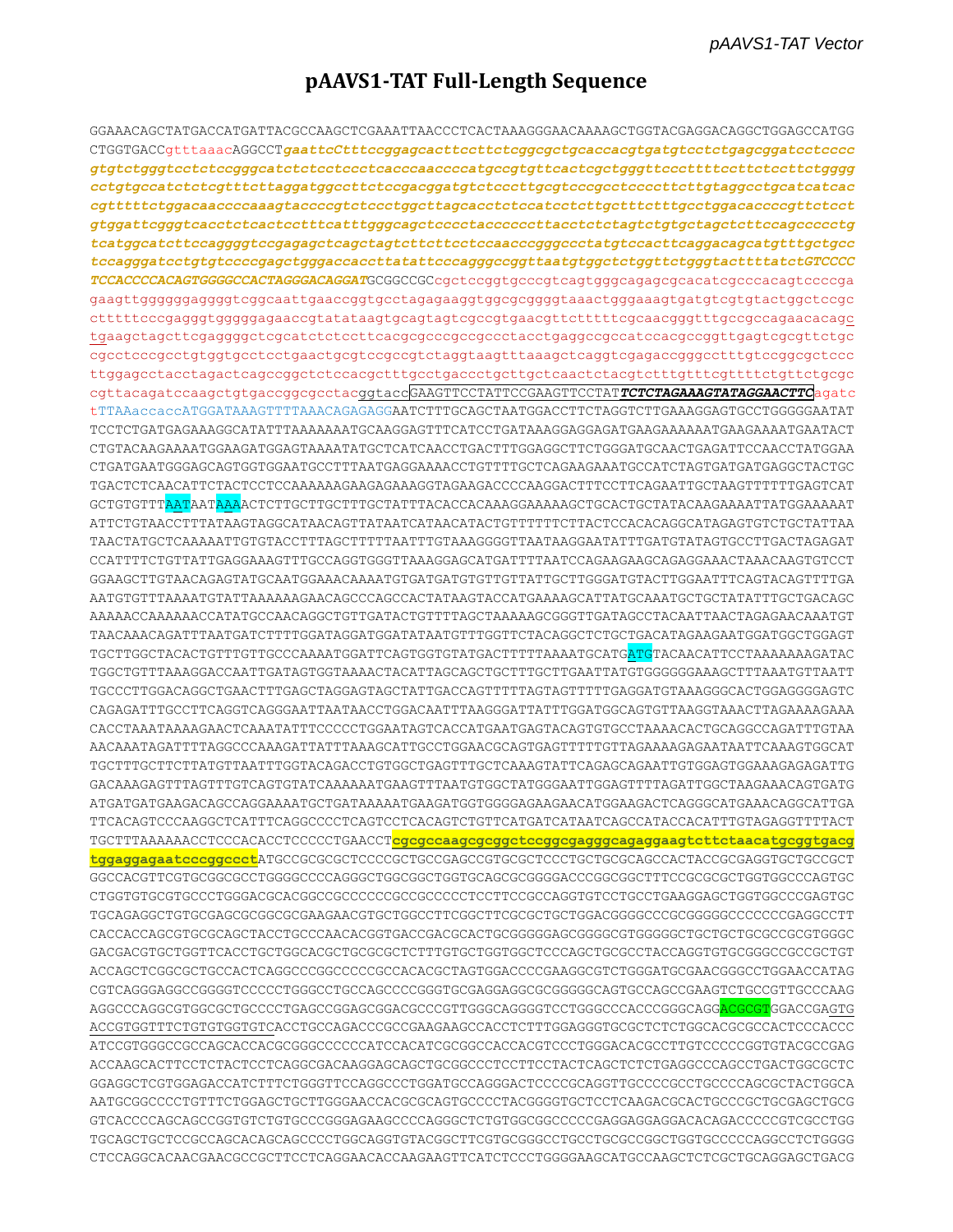TGGAAGATGAGCGTGCGGGGCTGCGCTTGGCTGCGCAGGAGCCCAGGGGTTGGCTGTGTTCCGGCCGCAGAGCACCGTCTGCGTGAGGAGA TCCTGGCCAAGTTCCTGCACTGGCTGATGAGTGTGTACGTCGTCGAGCTGCTCAGGTCTTTCTTTTATGTCACGGAGACCACGTTTCAAAA GAACAGGCTCTTTTTCTACCGGAAGAGTGTCTGGAGCAAGTTGCAAAGCATTGGAATCAGACAGCACTTGAAGAGGGTGCAGCTGCGGGAG CTGTCGGAAGCAGAGGTCAGGCAGCATCGGGAAGCCAGGCCCGCCCTGCTGACGTCCAGACTCCGCTTCATCCCCAAGCCTGACGGGCTGC GGCCGATTGTGAACATGGACTACGTCGTGGGAGCCAGAACGTTCCGCAGAGAAAAGAGGGCCGAGCGTCTCACCTCGAGGGTGAAGGCACT GTTCAGCGTGCTCAACTACGAGCGGGCGCGGCGCCCCGGCCTCCTGGGCGCCTCTGTGCTGGGCCTGGACGATATCCACAGGGCCTGGCGC ACCTTCGTGCTGCGTGTGCGGGCCCAGGACCCGCCGCCTGAGCTGTACTTTGTCAAGGTGGATGTGACGGGCGCGTACGACACCATCCCCC AGGACAGGCTCACGGAGGTCATCGCCAGCATCATCAAACCCCAGAACACGTACTGCGTGCGTCGGTATGCCGTGGTCCAGAAGGCCGCCCA TGGGCACGTCCGCAAGGCCTTCAAGAGCCACGTCTCTACCTTGACAGACCTCCAGCCGTACATGCGACAGTTCGTGGCTCACCTGCAGGAG ACCAGCCCGCTGAGGGATGCCGTCGTCATCGAGCAGAGCTCCTCCCTGAATGAGGCCAGCAGTGGCCTCTTCGACGTCTTCCTACGCTTCA TGTGCCACCACGCCGTGCGCATCAGGGGCAAGTCCTACGTCCAGTGCCAGGGGATCCCGCAGGGCTCCATCCTCTCCACGCTGCTCTGCAG CCTGTGCTACGGCGACATGGAGAACAAGCTGTTTGCGGGGATTCGGCGGGACGGGCTGCTCCTGCGTTTGGTGGATGATTTCTTGTTGGTG ACACCTCACCTCACCCACGCGAAAACCTTCCTCAGGACCCTGGTCCGAGGTGTCCCTGAGTATGGCTGCGTGGTGAACTTGCGGAAGACAG TGGTGAACTTCCCTGTAGAAGACGAGGCCCTGGGTGGCACGGCTTTTGTTCAGATGCCGGCCCACGGCCTATTCCCCTGGTGCGGCCTGCT GCTGGATACCCGGACCCTGGAGGTGCAGAGCGACTACTCCAGCTATGCCCGGACCTCCATCAGAGCCAGTCTCACCTTCAACCGCGGCTTC AAGGCTGGGAGGAACATGCGTCGCAAACTCTTTGGGGTCTTGCGGCTGAAGTGTCACAGCCTGTTTCTGGATTTGCAGGTGAACAGCCTCC AGACGGTGTGCACCAACATCTACAAGATCCTCCTGCTGCAGGCGTACAGGTTTCACGCATGTGTGCTGCAGCTCCCATTTCATCAGCAAGT TTGGAAGAACCCCACATTTTTCCTGCGCGTCATCTCTGACACGGCCTCCCTCTGCTACTCCATCCTGAAAGCCAAGAACGCAGGGATGTCG CTGGGGGCCAAGGGCGCCGCCGGCCCTCTGCCCTCCGAGGCCGTGCAGTGGCTGTGCCACCAAGCATTCCTGCTCAAGCTGACTCGACACC GTGTCACCTACGTGCCACTCCTGGGGTCACTCAGGACAGCCCAGACGCAGCTGAGTCGGAAGCTCCCGGGGACGACGCTGACTGCCCTGGA GGCCGCAGCCAACCCGGCACTGCCCTCAGACTTCAAGACCATCCTGGAC**cgcgccaagcgcggctccggccagtgcaccaactacgccctg ctgaagctggccggcgacgtggagtccaaccccggccccATG**AAAAAGCCTGAACTCACCGCGACGTCTGTCGAGAAGTTTCTGATCGAAA AGTTCGACAGCGTCTCCGACCTGATGCAGCTCTCGGAGGGCGAAGAATCTCGTGCTTTCAGCTTCGATGTAGGAGGGCGTGGATATGTCCT GCGGGTAAATAGCTGCGCCGATGGTTTCTACAAAGATCGTTATGTTTATCGGCACTTTGCATCGGCCGCGCTCCCGATTCCGGAAGTGCTT GACATTGGGGAATTCAGCGAGAGCCTGACCTATTGCATCTCCCGCCGTGCACAGGGTGTCACGTTGCAAGACCTGCCTGAAACCGAACTGC CCGCTGTTCTGCAGCCGGTCGCGGAGGCCATGGATGCGATCGCTGCGGCCGATCTTAGCCAGACGAGCGGGTTCGGCCCATTCGGACCGCA AGGAATCGGTCAATACACTACATGGCGTGATTTCATATGCGCGATTGCTGATCCCCATGTGTATCACTGGCAAACTGTGATGGACGACACC GTCAGTGCGTCCGTCGCGCAGGCTCTCGATGAGCTGATGCTTTGGGCCGAGGACTGCCCCGAAGTCCGGCACCTCGTGCACGCGGATTTCG GCTCCAACAATGTCCTGACGGACAATGGCCGCATAACAGCGGTCATTGACTGGAGCGAGGCGATGTTCGGGGATTCCCAATACGAGGTCGC CAACATCTTCTTCTGGAGGCCGTGGTTGGCTTGTATGGAGCAGCAGACGCGCTACTTCGAGCGGAGGCATCCGGAGCTTGCAGGATCGCCG CGGCTCCGGGCGTATATGCTCCGCATTGGTCTTGACCAACTCTATCAGAGCTTGGTTGACGGCAATTTCGATGATGCAGCTTGGGCGCAGG GTCGATGCGACGCAATCGTCCGATCCGGAGCCGGGACTGTCGGGCGTACACAAATCGCCCGCAGAAGCGCGGCCGTCTGGACCGATGGCTG TGTAGAAGTACTCGCCGATAGTGGAAACCGACGCCCCAGCACTCGTCCG**tag***CCTCGACTGTGCCTTCTAGTTGCCAGCCATCTG*TTGTTT GCCCCTCCCCCGTGCCTTCCTTGACCCTGGAAGGTGCCACTCCCACTGTCCTTTCCTAATAAAATGAGGAAATTGCATCGCATTGTCTGAG TAGGTGTCATTCTATTCTGGGGGGTGGGGTGGGGCAGGACAGCAAGGGGGAGGATTGGGAAGACAATAGCAGGCATGCTGGGGATGAAGTT CCTATTCCGAAGTTCCTATTCTCTAGAAAGTATAGGAACTTCggatccgccaccATGATTGAACAAGATGGATTGCACGCAGGTTCTCCGG CCGCTTGGGTGGAGAGGCTATTCGGCTATGACTGGGCACAACAGACAATCGGCTGCTCTGATGCCGCCGTGTTCCGGCTGTCAGCGCAGGG GCGCCCGGTTCTTTTTGTCAAGACCGACCTGTCCGGTGCCCTGAATGAACTGCAGGACGAGGCAGCGCGGCTATCGTGGCTGGCCACGACG GGCGTTCCTTGCGCAGCTGTGCTCGACGTTGTCACTGAAGCGGGAAGGGACTGGCTGCTATTGGGCGAAGTGCCGGGGCAGGATCTCCTGT CATCTCACCTTGCTCCTGCCGAGAAAGTATCCATCATGGCTGATGCAATGCGGCGGCTGCATACGCTTGATCCGGCTACCTGCCCATTCGA CCACCAAGCGAAACATCGCATCGAGCGAGCACGTACTCGGATGGAAGCCGGTCTTGTCGATCAGGATGATCTGGACGAAGAGCATCAGGGG CTCGCGCCAGCCGAACTGTTCGCCAGGCTCAAGGCGCGCATGCCCGACGGCGAGGATCTCGTCGTGACCCATGGCGATGCCTGCTTGCCGA ATATCATGGTGGAAAATGGCCGCTTTTCTGGATTCATCGACTGTGGCCGGCTGGGTGTGGCGGACCGCTATCAGGACATAGCGTTGGCTAC CCGTGATATTGCTGAAGAGCTTGGCGGCGAATGGGCTGACCGCTTCCTCGTGCTTTACGGTATCGCCGCTCCCGATTCGCAGCGCATCGCC TTCTATCGCCTTCTTGACGAGTTCTTCTGAgcgggactctggggttcgaaatgaccgaccaagcgacgcccaacctgccatcacgatggcc gcaataaaatatctttattttcattacatctgtgtgttggttttttgtgtgaACGCGT*tggtgacagaaaagcccccatccttaggcctcc tccttcctagtctcctgatattcgtctaacccccacctcctgttaggcagattccttatctggtgacacacccccatttcctggagccatc tctctccttgccagaacctctaaggtttgcttacgatggagccagagaggatcctgggagggagacttggcagggggtgggagggaagggg gggatgcgtgacctgcccggttctcagtggccaccctgcgctaccctctcccagaacctgagctgctctgacgcggctgtctggtgcgttt cactgatcctggtgctgcagcttccttacacttcccaagaggagaagcagtttggaaaaacaaaatcagaataagttggtcctgagttcta actttggctcttcacctttctagnccccaatttatattgttcctccgtgcgtcagttttacctgtgagataaggccagtagccacccccgt cctggcagggctgtggtgaggaggggggtgtccgtgtggaaaactccctttgtgagaatggtgcgtcctaggtgttcaccaggtcgtggcc gcctctactccctttctctttctccatccatccttctttc*ATCGATgtttaaacAGGCCTcttaagTGCCTAATCGGACGAAAAAATGACC ATGATTACGCCAAGCTCCAATTCGCCCTATAGTGAGTCGTATTACAATTCACTGGCCGTCGTTTTACCCGGATCTGCATCGCAGGATGCTG CTGGCTACCCTGTGGAACACCTACATCTGTATTAACGAAGCGCTGGCATTGACCCTGAGTGATTTTTCTCTGGTCCCGCCGCATCCATACC GCCAGTTGTTTACCCTCACAACGTTCCAGTAACCGGGCATGTTCATCATCAGTAACCCGTATCGTGAGCATCCTCTCTCGTTTCATCGGTA TCATTACCCCCATGAACAGAAATCCCCCTTACACGGAGGCATCAGTGACCAAACAGGAAAAAACCGCCCTTAACATGGCCCGCTTTATCAG AAGCCAGACATTAACGCTTCTGGAGAAACTCAACGAGCTGGACGCGGATGAACAGGCAGACATCTGTGAATCGCTTCACGACCACGCTGAT GAGCTTTACCGCAGCTGCCTCGCGCGTTTCGGTGATGACGGTGAAAACCTCTGACACATGCAGCTCCCGGAGACGGTCACAGCTTGTCTGT AAGCGGATGCCGGGAGCAGACAAGCCCGTCAGGGCGCGTCAGCGGGTGTTGGCGGGTGTCGGGGCGCAGCCATGACCCAGTCACGTAGCGA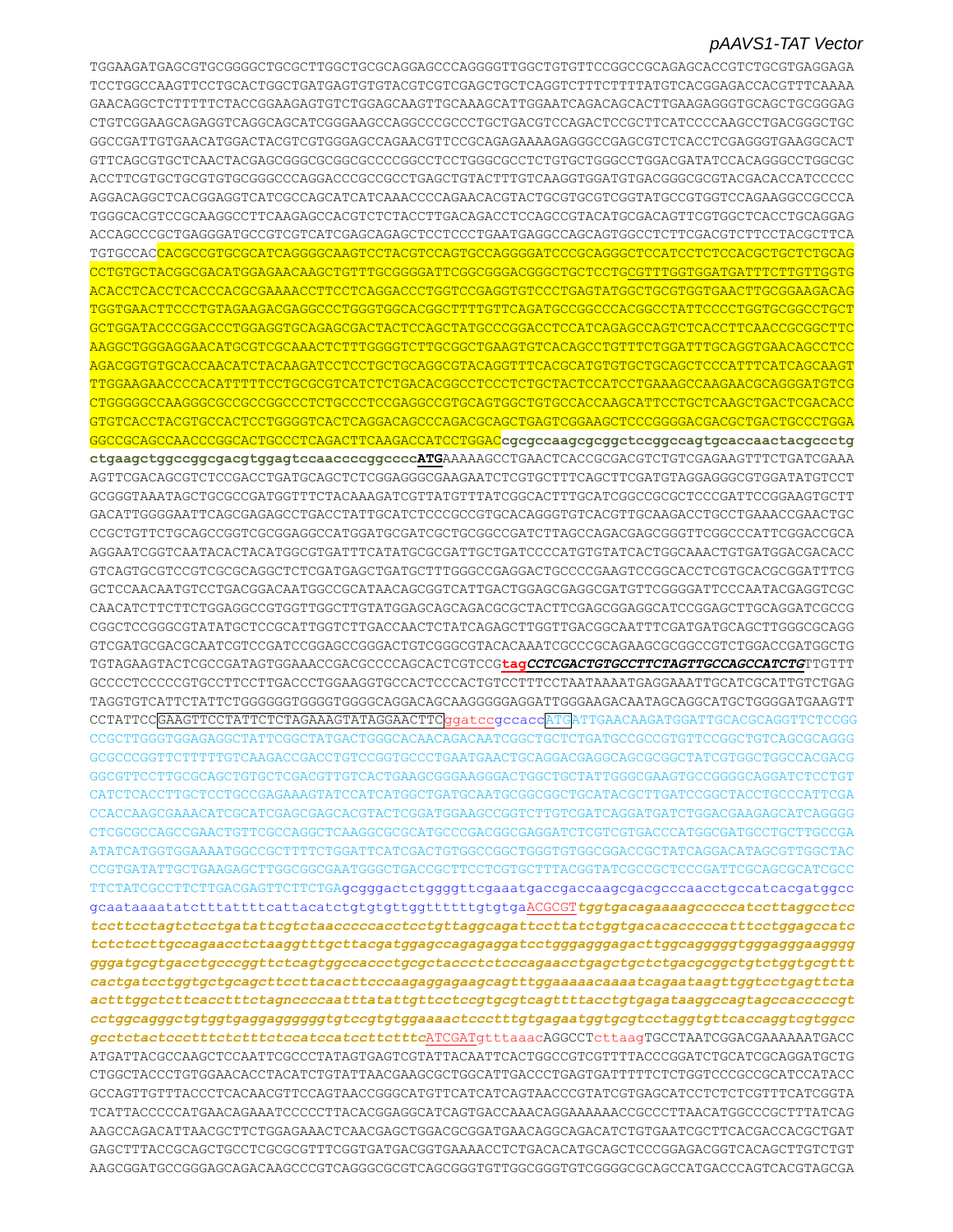TAGCGGAGTGTATACTGGCTTAACTATGCGGCATCAGAGCAGATTGTACTGAGAGTGCACCATATGCGGTGTGAAATACCGCACAGATGCG TAAGGAGAAAATACCGCATCAGGCGCTCTTCCGCTTCCTCGCTCACTGACTCGCTGCGCTCGGTCGTTCGGCTGCGGCGAGCGGTATCAGC TCACTCAAAGGCGGTAATACGGTTATCCACAGAATCAGGGGATAACGCAGGAAAGAACATGTGAGCAAAAGGCCAGCAAAAGGCCAGGAAC CGTAAAAAGGCCGCGTTGCTGGCGTTTTTCCATAGGCTCCGCCCCCCTGACGAGCATCACAAAAATCGACGCTCAAGTCAGAGGTGGCGAA ACCCGACAGGACTATAAAGATACCAGGCGTTTCCCCCTGGAAGCTCCCTCGTGCGCTCTCCTGTTCCGACCCTGCCGCTTACCGGATACCT GTCCGCCTTTCTCCCTTCGGGAAGCGTGGCGCTTTCTCATAGCTCACGCTGTAGGTATCTCAGTTCGGTGTAGGTCGTTCGCTCCAAGCTG GGCTGTGTGCACGAACCCCCCGTTCAGCCCGACCGCTGCGCCTTATCCGGTAACTATCGTCTTGAGTCCAACCCGGTAAGACACGACTTAT CGCCACTGGCAGCAGCCACTGGTAACAGGATTAGCAGAGCGAGGTATGTAGGCGGTGCTACAGAGTTCTTGAAGTGGTGGCCTAACTACGG CTACACTAGAAGGACAGTATTTGGTATCTGCGCTCTGCTGAAGCCAGTTACCTTCGGAAAAAGAGTTGGTAGCTCTTGATCCGGCAAACAA ACCACCGCTGGTAGCGGTGGTTTTTTTGTTTGCAAGCAGCAGATTACGCGCAGAAAAAAAGGATCTCAAGAAGATCCTTTGATCTTTTCTA CGGGGTCTGACGCTCAGTGGAACGAAAACTCACGTTAAGGGATTTTGGTCATGAGATTATCAAAAAGGATCTTCACCTAGATCCTTTTAAA TTAAAAATGAAGTTTTAAATCAATCTAAAGTATATATGAGTAAACTTGGTCTGACAGTTACCAATGCTTAATCAGTGAGGCACCTATCTCA GCGATCTGTCTATTTCGTTCATCCATAGTTGCCTGACTCCCCGTCATTCAAATATGTATCCGCTCATGAGACAATAACCCTGATAAATGCT TCAATAATATATGATTGAACAAGATGGATTGCACGCAGGTTCTCCGGCCGCTTGGGTGGAGAGGCTATTCGGCTATGACTGGGCACAACAG ACAATCGGCTGCTCTGATGCCGCCGTGTTCCGGCTGTCAGCGCAGGGGCGCCCGGTTCTTTTTGTCAAGACCGACCTGTCCGGTGCCCTGA ATGAACTGCAAGACGAGGCAGCGCGGCTATCGTGGCTGGCCACGACGGGCGTTCCTTGCGCAGCTGTGCTCGACGTTGTCACTGAAGCGGG AAGGGACTGGCTGCTATTGGGCGAAGTGCCGGGGCAGGATCTCCTGTCATCTCACCTTGCTCCTGCCGAGAAAGTATCCATCATGGCTGAT GCAATGCGGCGGCTGCATACGCTTGATCCGGCTACCTGCCCATTCGACCACCAAGCGAAACATCGCATCGAGCGAGCACGTACTCGGATGG AAGCCGGTCTTGTCGATCAGGATGATCTGGACGAAGAGCATCAGGGGCTCGCGCCAGCCGAACTGTTCGCCAGGCTCAAGGCGAGCATGCC CGACGGCGAGGATCTCGTCGTGACCCATGGCGATGCCTGCTTGCCGAATATCATGGTGGAAAATGGCCGCTTTTCTGGATTCATCGACTGT GGCCGGCTGGGTGTGGCGGACCGCTATCAGGACATAGCGTTGGCTACCCGTGATATTGCTGAAGAGCTTGGCGGCGAATGGGCTGACCGCT TCCTCGTGCTTTACGGTATCGCCGCTCCCGATTCGCAGCGCATCGCCTTCTATCGCCTTCTTGACGAGTTCTTCTGACCTTTCGTCTTCAA Gaatt

|           | Unique enzymes in pAAVS1-TAT:     |       |       |       |                                                 |        |         |     | 1100        | 1127  | 2421  | 3506  |
|-----------|-----------------------------------|-------|-------|-------|-------------------------------------------------|--------|---------|-----|-------------|-------|-------|-------|
|           |                                   |       |       |       |                                                 |        |         |     | 3542        | 3574  | 3585  | 3624  |
| Eco72 I   | CAC   GTG                         | 156   |       |       |                                                 |        |         |     | 3637        | 3654  | 3678  | 3692  |
| Pml I     | CAC   GTG                         | 156   |       |       |                                                 |        |         |     | 3703        | 3711  | 3760  | 3767  |
| Not I     | GC `GGCC, GC                      | 764   |       |       |                                                 |        |         |     | 3770        | 3783  | 3842  | 3891  |
| Age I     | A CCGG, T                         | 849   |       |       |                                                 |        |         |     | 3893        | 3963  | 3971  | 3996  |
| Acc65 I   | $G$ GTAC, $C$                     | 1308  |       |       |                                                 |        |         |     | 4082        | 4087  | 4090  | 4129  |
| Asp718    | $G$ GTAC, $C$                     | 1308  |       |       |                                                 |        |         |     | 4241        | 4311  | 4403  | 4470  |
| Kpn I     | $G, GTAC$ $C$                     | 1312  |       |       |                                                 |        |         |     | 4483        | 4503  | 4593  | 4698  |
| Bgl II    | A GATC, T                         | 1362  |       |       |                                                 |        |         |     | 4710        | 4737  | 4810  | 4822  |
| Hpa I     | GTT   AAC                         | 2459  |       |       |                                                 |        |         |     | 4876        | 4926  | 4965  | 5025  |
| Nsi I     | A, TGCA `T                        | 2611  |       |       |                                                 |        |         |     | 5112        | 5162  | 5364  | 5411  |
| Bcl I     | T`GATC, A                         | 3420  |       |       |                                                 |        |         |     | 5433        | 5460  | 5505  | 5574  |
| PaeR7 I   | C`TCGA, G                         | 5535  |       |       |                                                 |        |         |     | 5580        | 5661  | 5674  | 5677  |
| Xho I     | $C$ TCGA, G                       | 5535  |       |       |                                                 |        |         |     | 5819        | 5835  | 5923  | 6064  |
| ECOR V    | GAT   ATC                         | 5625  |       |       |                                                 |        |         |     | 6133        | 6144  | 6270  | 6362  |
| BsiW I    | $C$ GTAC, G                       | 5717  |       |       |                                                 |        |         |     | 6453        | 6455  | 6504  | 6752  |
| Spl I     | $C$ GTAC, G                       | 5717  |       |       |                                                 |        |         |     | 6920        | 6966  | 6977  | 7067  |
| Pvu I     | CG, AT `CG                        | 7412  |       |       |                                                 |        |         |     | 7191        | 7256  | 7323  | 7373  |
| Sca I     | AGT   ACT                         | 8018  |       |       |                                                 |        |         |     | 7393        | 7417  | 7439  | 7459  |
| BsiC I    | TT CG, AA                         | 9147  |       |       |                                                 |        |         |     | 7636        | 7674  | 7684  | 7797  |
| BstB I    | TT CG, AA                         | 9147  |       |       |                                                 |        |         |     | 7825        | 7827  | 7848  | 7977  |
| Avr II    | $C$ $CTAG$ , $G$                  | 9805  |       |       |                                                 |        |         |     | 7987        | 8329  | 8374  | 8437  |
| Cla I     | AT CG, AT                         | 9871  |       |       |                                                 |        |         |     | 8531        | 8595  | 8696  | 8699  |
| Afl II    | C`TTAA, G                         | 9890  |       |       |                                                 |        |         |     | 8939        | 8979  | 8984  | 9034  |
| Acc I     | GT `MK, AC                        | 10568 |       |       |                                                 |        |         |     | 9050        | 9076  | 9132  | 9191  |
| Bst1107 I | GTA   TAC                         | 10569 |       |       |                                                 |        |         |     | 9538        | 9828  | 10087 | 10090 |
| Xca I     | GTA   TAC                         | 10569 |       |       |                                                 |        |         |     | 10101       | 10257 | 10273 | 10328 |
|           | Number of enzymes = $26$          |       |       |       |                                                 |        |         |     | 10384       | 10469 | 10508 | 10518 |
|           |                                   |       |       |       |                                                 |        |         |     | 10560       | 10585 | 10623 | 10636 |
|           |                                   |       |       |       | The following enzymes do not cut in pAAVS1-TAT: |        |         |     | 10662       | 10679 | 10722 | 10729 |
|           |                                   |       |       |       |                                                 |        |         |     | 10750       | 10841 | 10869 | 10996 |
| Asc I     | Fse I                             | Nru I | Sal I | Sfi I |                                                 |        |         |     | 11015       | 11136 | 11246 | 11381 |
|           |                                   |       |       |       |                                                 |        |         |     | 11390       | 11709 | 11788 | 11851 |
|           | pAAVS1-TAT: sites sorted by name: |       |       |       |                                                 |        |         |     | 11945       | 12009 | 12110 | 12113 |
|           |                                   |       |       |       |                                                 |        |         |     | 12353       | 12393 | 12398 | 12448 |
| Aat II    | 5425<br>(3)                       | 5993  | 7075  |       |                                                 |        |         |     | 12464       | 12490 |       |       |
| Acc I     | 10568<br>(1)                      |       |       |       |                                                 | Afl II |         | (1) | 9890        |       |       |       |
| Acc65 I   | 1308<br>(1)                       |       |       |       |                                                 |        | Afl III | (4) | 4354        | 5780  | 9245  | 10796 |
| Aci I     | (158) 171                         | 333   | 763   | 767   |                                                 | Age I  |         | (1) | 849         |       |       |       |
|           | 770                               | 871   | 908   | 988   |                                                 | Aha II |         |     | $(14)$ 1300 | 3657  | 4155  | 4315  |
|           | 1044                              | 1047  | 1062  | 1093  |                                                 |        |         |     | 5422        | 5583  | 5600  | 5990  |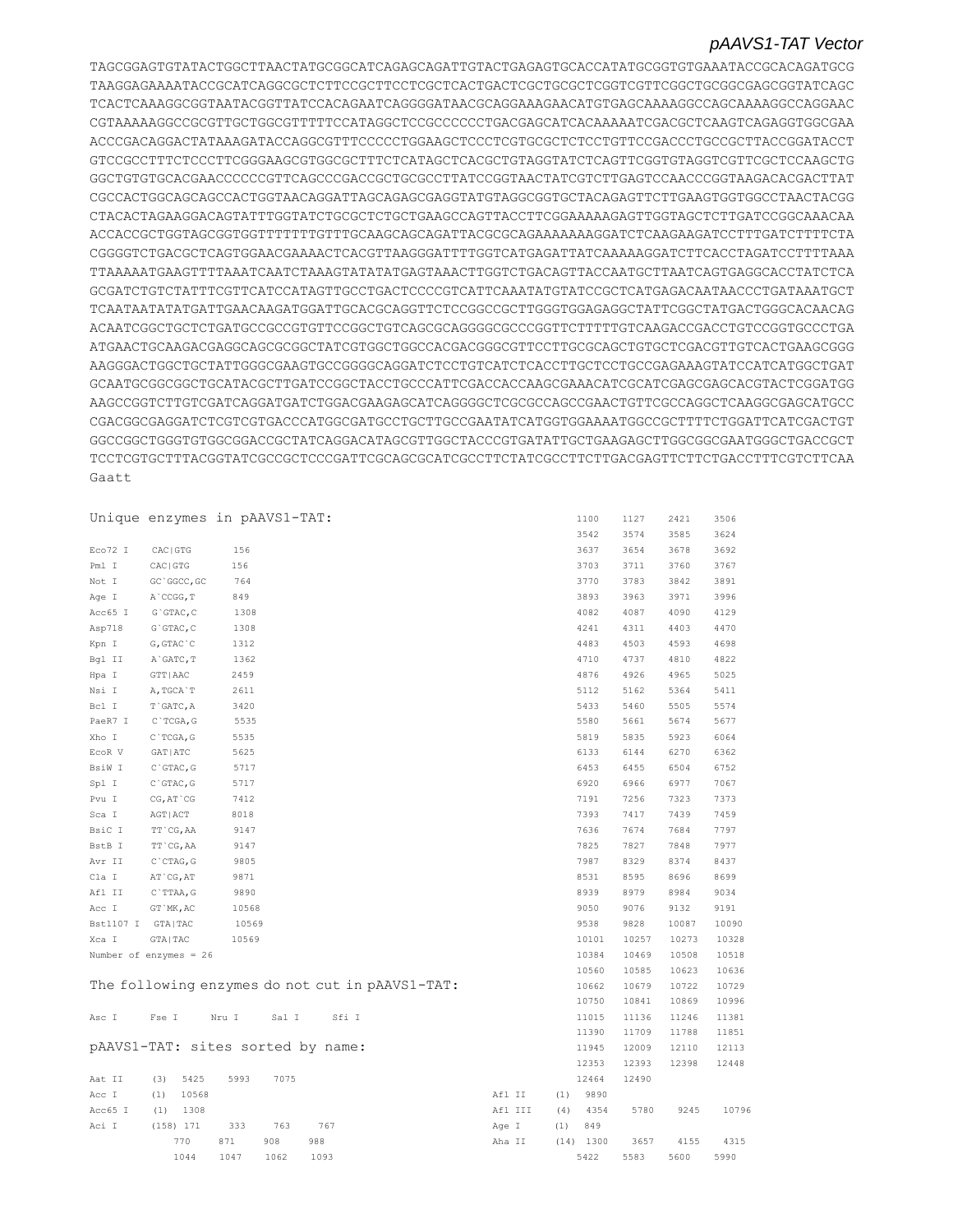|        | 6749        | 7072         | 8040  | 8465  |       |               | 11218       | 11424 | 11952 | 11994 |
|--------|-------------|--------------|-------|-------|-------|---------------|-------------|-------|-------|-------|
|        | 9167        | 11879        |       |       |       |               | 12515       |       |       |       |
| Ahd I  | 6826<br>(4) | 7029         | 11689 | 12549 |       | Bbv II        | $(10)$ 577  | 1780  | 3292  | 3346  |
| Alu I  | $(69)$ 9    | 31           | 64    | 495   |       |               | 3524        | 5986  | 6279  | 6304  |
|        |             |              |       |       |       |               |             |       |       |       |
|        | 531         | 574          | 579   | 661   |       |               | 8256        | 12546 |       |       |
|        | 1001        | 1007         | 1011  | 1149  | Bcl I | (1)           | 3420        |       |       |       |
|        | 1290        | 1413         | 1879  | 2033  | Bcn I |               | (34) 201    | 600   | 601   | 1164  |
|        | 2190        | 2413         | 2686  | 2716  |       |               | 3564        | 3701  | 4123  | 4201  |
|        | 2757        | 2767         | 3807  | 3932  |       |               | 4226        | 4227  | 4346  | 4347  |
|        | 4064        | 4101         | 4590  | 4613  |       |               | 4538        | 4852  | 4853  | 5589  |
|        |             |              |       |       |       |               |             |       |       |       |
|        | 4755        | 4819         | 4920  | 5076  |       |               | 6382        | 6421  | 6893  | 6894  |
|        | 5091        | 5235         | 5361  | 5370  |       |               | 6932        | 7041  | 7835  | 7951  |
|        | 5685        | 5954         | 6126  | 6413  |       |               | 8470        | 8630  | 9483  | 9989  |
|        | 6624        | 6813         | 6876  | 6888  |       |               | 10137       | 10443 | 10478 | 11177 |
|        | 7014        | 7128         | 7160  | 7202  |       |               | 11884       | 12044 |       |       |
|        |             |              |       |       |       |               |             |       |       |       |
|        | 7587        | 7812         | 7877  | 7906  | Bfa I |               | $(22)$ 518  | 528   | 580   | 750   |
|        | 8571        | 9029         | 9527  | 9576  |       |               | 857         | 1008  | 1134  | 1196  |
|        | 9934        | 10321        | 10378 | 10389 |       |               | 1342        | 1426  | 1709  | 2087  |
|        | 10438       | 10457        | 10738 | 10964 |       |               | 2444        | 2758  | 4139  | 8077  |
|        | 11054       | 11100        | 11357 | 11985 |       |               | 8305        | 9290  | 9667  | 9806  |
|        |             |              |       |       |       |               |             |       |       |       |
|        | 12443       |              |       |       |       |               | 11291       | 11544 |       |       |
| Alw I  | $(30)$ 169  | 180          | 640   | 651   | Bgl I |               | $(10)$ 4001 | 4117  | 4278  | 4323  |
|        | 1278        | 2087         | 5182  | 6055  |       |               | 4634        | 5003  | 5454  | 5597  |
|        | 6066        | 6574         | 7508  | 7826  |       |               | 6916        | 6931  |       |       |
|        | 7935        | 8321         | 8332  | 8643  |       | Bgl II<br>(1) | 1362        |       |       |       |
|        |             |              |       |       |       |               |             |       |       |       |
|        | 8710        | 8889         | 9419  | 9430  | Blp I | (2)           | 405         | 575   |       |       |
|        | 9556        | 9997         | 11358 | 11444 | Bpm I |               | (16) 102    | 623   | 2564  | 2831  |
|        | 11444       | 11541        | 11542 | 12057 |       |               | 4771        | 4992  | 5331  | 5860  |
|        | 12124       | 12303        |       |       |       |               | 6393        | 6409  | 6535  | 6934  |
| AlwN I | $(10)$ 2518 | 3732         | 3831  | 4679  |       |               | 7716        | 7770  | 9385  | 10325 |
|        | 4943        | 5091         | 5636  | 6786  | Bsa I | (5)           | 1152        | 4543  | 4648  | 5257  |
|        |             |              |       |       |       |               |             |       |       |       |
|        | 9522        | 11212        |       |       |       |               | 5908        |       |       |       |
| Apa I  | (7) 605     | 3668         | 3891  | 3901  |       | BsaA I        | $(6)$ 156   | 5783  | 6837  | 8769  |
|        | 4341        | 4489         | 5667  |       |       |               | 10550       | 12183 |       |       |
| ApaL I | (6) 6561    | 6990         | 7328  | 7630  |       | BsaB I<br>(3) | 2147        | 3425  | 9995  |       |
|        | 10612       | 11110        |       |       |       | BsaH I        | $(14)$ 1300 | 3657  | 4155  | 4315  |
|        |             |              |       |       |       |               |             |       |       |       |
| Apo I  | (3)<br>116  | 2257         | 7291  |       |       |               | 5422        | 5583  | 5600  | 5990  |
| Ase I  | (2)         | 2000<br>2849 |       |       |       |               | 6749        | 7072  | 8040  | 8465  |
| Asp718 | (1)         | 1308         |       |       |       |               | 9167        | 11879 |       |       |
| Ava I  | $(12)$ 598  | 656          | 816   | 918   |       | BsaJ I        | (81) 87     | 399   | 560   | 598   |
|        | 3815        | 3904         | 4224  | 4344  |       |               | 640         | 680   | 681   | 919   |
|        | 4850        | 4882         |       | 6891  |       |               |             |       |       | 1781  |
|        |             |              | 5535  |       |       |               | 1183        | 1376  | 1445  |       |
| Ava II | (23) 191    | 565          | 665   | 1419  |       |               | 2735        | 2943  | 3378  | 3660  |
|        | 2653        | 3696         | 4144  | 4203  |       |               | 3668        | 3669  | 3745  | 3746  |
|        | 4331        | 4360         | 5670  | 5808  |       |               | 3891        | 3905  | 4199  | 4208  |
|        | 6224        | 6231         | 6383  | 6422  |       |               | 4209        | 4223  | 4224  | 4282  |
|        | 6963        | 7456         | 7997  | 8981  |       |               | 4334        | 4344  | 4371  | 4463  |
|        |             |              |       |       |       |               |             |       |       |       |
|        | 9634        | 10083        | 12395 |       |       |               | 4516        | 4517  | 4535  | 4678  |
| Avr II | $(1)$ 9805  |              |       |       |       |               | 4687        | 4850  | 4862  | 4863  |
| BamH I | $(5)$ 173   | 644          | 6059  | 8325  |       |               | 4883        | 4942  | 4992  | 5057  |
|        | 9423        |              |       |       |       |               | 5058        | 5139  | 5140  | 5586  |
| Ban I  | $(17)$ 777  | 852          | 1108  | 1299  |       |               | 5595        | 5666  | 5732  | 5804  |
|        |             |              |       |       |       |               |             |       |       |       |
|        | 1308        | 3656         | 4986  | 5582  |       |               | 5823        | 6054  | 6227  | 6234  |
|        | 5599        | 6748         | 7622  | 8133  |       |               | 6308        | 6309  | 6342  | 6355  |
|        | 8464        | 8499         | 11637 | 11878 |       |               | 6386        | 6453  | 6743  | 6770  |
|        | 11913       |              |       |       |       |               | 6846        | 6891  | 6892  | 6911  |
| Ban II | (16) 576    | 605          | 1023  | 3668  |       |               | 7038        | 7400  | 7601  | 7756  |
|        |             |              |       |       |       |               |             |       |       |       |
|        | 3891        | 3901         | 4341  | 4489  |       |               | 7825        | 8125  | 8628  | 8897  |
|        | 4870        | 5008         | 5140  | 5667  |       |               | 9427        | 9805  | 10956 | 12042 |
|        | 5956        | 6073         | 8830  | 12244 |       |               | 12311       |       |       |       |
| Bbe I  | $(7)$ 1303  | 3660         | 5586  | 5603  |       | BsaW I        | $(11)$ 125  | 774   | 849   | 5297  |
|        | 6752        | 8468         | 11882 |       |       |               | 7269        | 7806  | 7942  | 8496  |
|        |             |              |       |       |       |               |             |       |       |       |
| Bbs I  | $(10)$ 576  | 1781         | 3293  | 3347  |       |               | 11002       | 11149 | 11910 |       |
|        | 3523        | 5985         | 6280  | 6305  |       | BseR I        | $(14)$ 200  | 1529  | 1739  | 3568  |
|        | 8257        | 12545        |       |       |       |               | 4248        | 4560  | 4783  | 4900  |
| Bbv I  | (33) 504    | 1422         | 2695  | 3626  |       |               | 4903        | 5197  | 5946  | 9271  |
|        | 3699        | 3941         | 4599  | 4846  |       |               | 9610        | 9771  |       |       |
|        | 4929        | 4949         | 5370  | 5403  | Bsq I |               | $(9)$ 133   | 967   | 1865  | 3706  |
|        |             |              |       |       |       |               |             |       |       |       |
|        | 6107        | 6633         | 6885  | 6934  |       |               | 4936        | 5188  | 5377  | 6415  |
|        | 7137        | 7395         | 7788  | 7915  |       |               | 6799        |       |       |       |
|        | 8538        | 8580         | 9101  | 9585  |       | BsiC I        | $(1)$ 9147  |       |       |       |
|        | 10398       | 10447        | 10544 | 11215 |       | BsiE I        | (13) 767    | 3760  | 5162  | 5464  |
|        |             |              |       |       |       |               |             |       |       |       |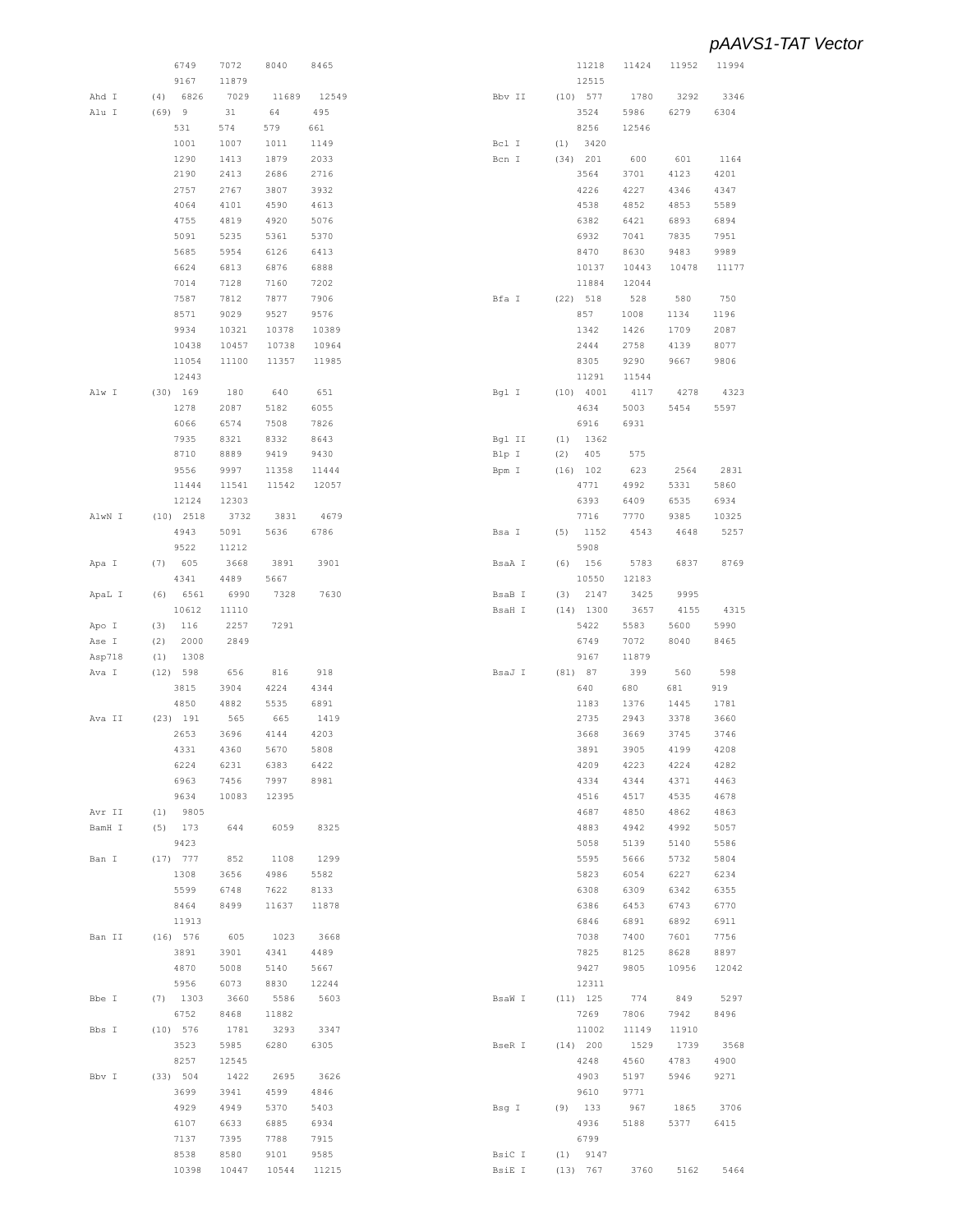|           | 7256        | 7391  | 7412  | 7421  |           |     | 9723       | 9975  | 10105 | 10129 |
|-----------|-------------|-------|-------|-------|-----------|-----|------------|-------|-------|-------|
|           | 7991        | 8374  | 10712 | 11136 |           |     | 10544      | 10575 | 11203 | 11216 |
|           | 11788       |       |       |       |           |     | 11330      | 11822 | 12023 |       |
| BsiHKA I  | $(16)$ 133  | 576   | 4793  | 5171  | BsrB I    |     | $(12)$ 171 | 772   | 3971  | 4311  |
|           | 5564        | 5956  | 6565  | 6994  |           |     | 5574       | 7439  | 7797  | 9078  |
|           |             |       |       |       |           |     |            |       |       |       |
|           | 7332        | 7634  | 8578  | 8768  |           |     | 9132       | 10729 | 11711 | 12492 |
|           | 10616       | 11114 | 11992 | 12182 | BsrD I    | (5) | 2213       | 3039  | 3092  | 8698  |
| BsiW I    | (1)<br>5717 |       |       |       |           |     | 12112      |       |       |       |
| Bsm I     | 1668<br>(2) | 6799  |       |       | BsrG I    | (2) | 1550       | 2615  |       |       |
| BsmA I    | (15) 323    | 399   | 1153  | 4544  | BssH II   | (4) | 3576       | 3713  | 4037  | 8862  |
|           | 4649        | 5258  | 5532  | 5861  | BssS I    | (6) | 4648       | 7148  | 7627  | 9057  |
|           | 5909        | 6444  | 7115  | 9297  |           |     | 10969      | 12471 |       |       |
|           | 9431        | 10440 | 11712 |       | Bst1107 I | (1) | 10569      |       |       |       |
| BsmB I    | (5) 400     | 5533  | 5862  | 7116  | BstB I    | (1) | 9147       |       |       |       |
|           | 10439       |       |       |       | BstE II   | (4) | 95         | 466   | 3948  | 4824  |
| BsmF I    | $(22)$ 315  | 638   | 678   | 709   | BstN I    |     | $(59)$ 401 | 438   | 561   | 641   |
|           | 767         | 798   | 3360  | 3709  |           |     | 682        | 1446  | 2123  | 2184  |
|           | 3763        | 4189  | 4499  | 4517  |           |     | 2857       | 2945  | 3046  | 3295  |
|           | 4534        | 4704  | 6160  | 6226  |           |     | 3661       | 3670  | 3733  | 3747  |
|           |             |       |       |       |           |     |            |       |       |       |
|           | 6909        | 7965  | 8616  | 9148  |           |     | 3787       | 4075  | 4176  | 4210  |
|           | 10069       | 12030 |       |       |           |     | 4284       | 4335  | 4518  | 4674  |
| BsoF I    | $(149)$ 148 | 493   | 634   | 764   |           |     | 4680       | 4688  | 4864  | 4912  |
|           | 767         | 770   | 988   | 1047  |           |     | 4944       | 4994  | 5010  | 5059  |
|           | 1062        | 1093  | 1411  | 1880  |           |     | 5141       | 5191  | 5406  | 5596  |
|           | 2348        | 2684  | 2687  | 3507  |           |     | 5617       | 5637  | 5668  | 5734  |
|           | 3574        | 3588  | 3610  | 3615  |           |     | 6055       | 6229  | 6310  | 6357  |
|           | 3634        | 3637  | 3655  | 3679  |           |     | 6388       | 6847  | 6913  | 6961  |
|           | 3688        | 3704  | 3760  | 3770  |           |     | 8127       | 8852  | 9364  | 9428  |
|           | 3823        | 3843  | 3877  | 3930  |           |     | 9565       | 9740  | 9818  | 10824 |
|           | 3985        | 3988  | 3991  | 3996  |           |     | 10945      | 10958 | 12266 |       |
|           |             | 4065  |       |       |           |     |            |       |       |       |
|           | 4035        |       | 4087  | 4090  | BstU I    |     | (52) 871   | 1040  | 1085  | 3497  |
|           | 4109        | 4295  | 4470  | 4504  |           |     | 3506       | 3576  | 3578  | 3626  |
|           | 4588        | 4591  | 4594  | 4738  |           |     | 3692       | 3713  | 3715  | 3842  |
|           | 4756        | 4813  | 4820  | 4835  |           |     | 3847       | 3874  | 3893  | 3998  |
|           | 4877        | 4918  | 4921  | 4938  |           |     | 4039       | 4241  | 4356  | 4446  |
|           | 5025        | 5083  | 5118  | 5128  |           |     | 4483       | 4503  | 4771  | 5580  |
|           | 5162        | 5236  | 5359  | 5362  |           |     | 5716       | 6208  | 6455  | 6671  |
|           | 5392        | 5458  | 5461  | 5581  |           |     | 6968       | 6977  | 7069  | 7258  |
|           | 5653        | 5677  | 5819  | 6088  |           |     | 7393       | 7504  | 7570  | 7636  |
|           | 6096        | 6154  | 6255  | 6363  |           |     | 7785       | 7827  | 7987  | 8531  |
|           | 6370        | 6456  | 6505  | 6589  |           |     | 8832       | 8864  | 9247  | 9538  |
|           | 6619        | 6622  | 6752  | 6874  |           |     | 10328      | 10397 | 10399 | 10502 |
|           |             |       |       |       |           |     |            |       |       |       |
|           | 6920        | 6923  | 6978  | 7126  |           |     | 10843      | 11424 | 11945 | 12246 |
|           | 7203        | 7256  | 7384  | 7415  | BstX I    | (5) | 4422       | 4517  | 4665  | 5000  |
|           | 7418        | 7674  | 7777  | 7825  |           |     | 9186       |       |       |       |
|           | 7828        | 7904  | 7988  | 8374  | BstY I    |     | $(19)$ 173 | 644   | 1282  | 1362  |
|           | 8426        | 8437  | 8527  | 8532  |           |     | 2091       | 5186  | 6059  | 6578  |
|           | 8569        | 8610  | 8697  | 8700  |           |     | 8325       | 8636  | 8882  | 9423  |
|           | 8703        | 8939  | 9035  | 9076  |           |     | 9990       | 11437 | 11448 | 11534 |
|           | 9090        | 9191  | 9528  | 9539  |           |     | 11546      | 12050 | 12296 |       |
|           | 9571        | 9574  | 9828  | 10009 | Bsu36 I   |     | $(5)$ 1056 | 4572  | 5032  | 6220  |
|           | 10090       | 10387 | 10390 | 10436 |           |     | 9273       |       |       |       |
|           | 10533       | 10586 | 10702 | 10720 | Cac8 I    |     | $(87)$ 354 | 529   | 1009  | 1023  |
|           | 10723       | 10841 | 10996 | 11139 |           |     | 1044       | 1207  | 1235  | 1848  |
|           |             |       |       |       |           |     |            |       |       |       |
|           | 11204       | 11207 | 11413 | 11788 |           |     | 2990       | 3578  | 3641  | 3676  |
|           | 11840       | 11851 | 11941 | 11946 |           |     | 3715       | 3742  | 3838  | 3860  |
|           | 11983       | 12024 | 12111 | 12114 |           |     | 3891       | 3925  | 4028  | 4032  |
|           | 12117       | 12353 | 12449 | 12490 |           |     | 4039       | 4084  | 4216  | 4220  |
|           | 12504       |       |       |       |           |     | 4254       | 4444  | 4474  | 4485  |
| Bsp120 I  | (7) 601     | 3664  | 3887  | 3897  |           |     | 4714       | 4810  | 4817  | 4930  |
|           | 4337        | 4485  | 5663  |       |           |     | 4967       | 4971  | 4975  | 4981  |
| Bsp1286 I | $(4)$ 133   | 5171  | 8768  | 12182 |           |     | 5069       | 5110  | 5411  | 5560  |
| BspH I    | (3)<br>3417 | 11516 | 11713 |       |           |     | 5576       | 5663  | 5760  | 5791  |
| BspM I    | $(14)$ 3944 | 4031  | 4401  | 4691  |           |     | 5923       | 5973  | 6338  | 6367  |
|           | 4938        | 5915  | 6528  | 7361  |           |     | 6593       | 6756  | 7016  | 7020  |
|           |             |       |       |       |           |     |            |       |       |       |
|           | 8352        | 8733  | 9183  | 9485  |           |     | 7373       | 7574  | 7634  | 7814  |
|           | 11766       | 12147 |       |       |           |     | 7977       | 8085  | 8262  | 8266  |
| BspM II   | $(4)$ 125   | 7269  | 7806  | 7942  |           |     | 8359       | 8545  | 8764  | 8830  |
| Bsr I     | (27) 884    | 905   | 2643  | 2776  |           |     | 8836       | 8864  | 8868  | 8909  |
|           | 2813        | 3727  | 4637  | 4731  |           |     | 8913       | 8967  | 10013 | 10055 |
|           | 5211        | 6049  | 6438  | 6988  |           |     | 10273      | 10727 | 10813 | 10850 |
|           | 7533        | 7698  | 8408  | 8609  |           |     | 11410      | 11773 | 11959 | 12178 |
|           |             |       |       |       |           |     |            |       |       |       |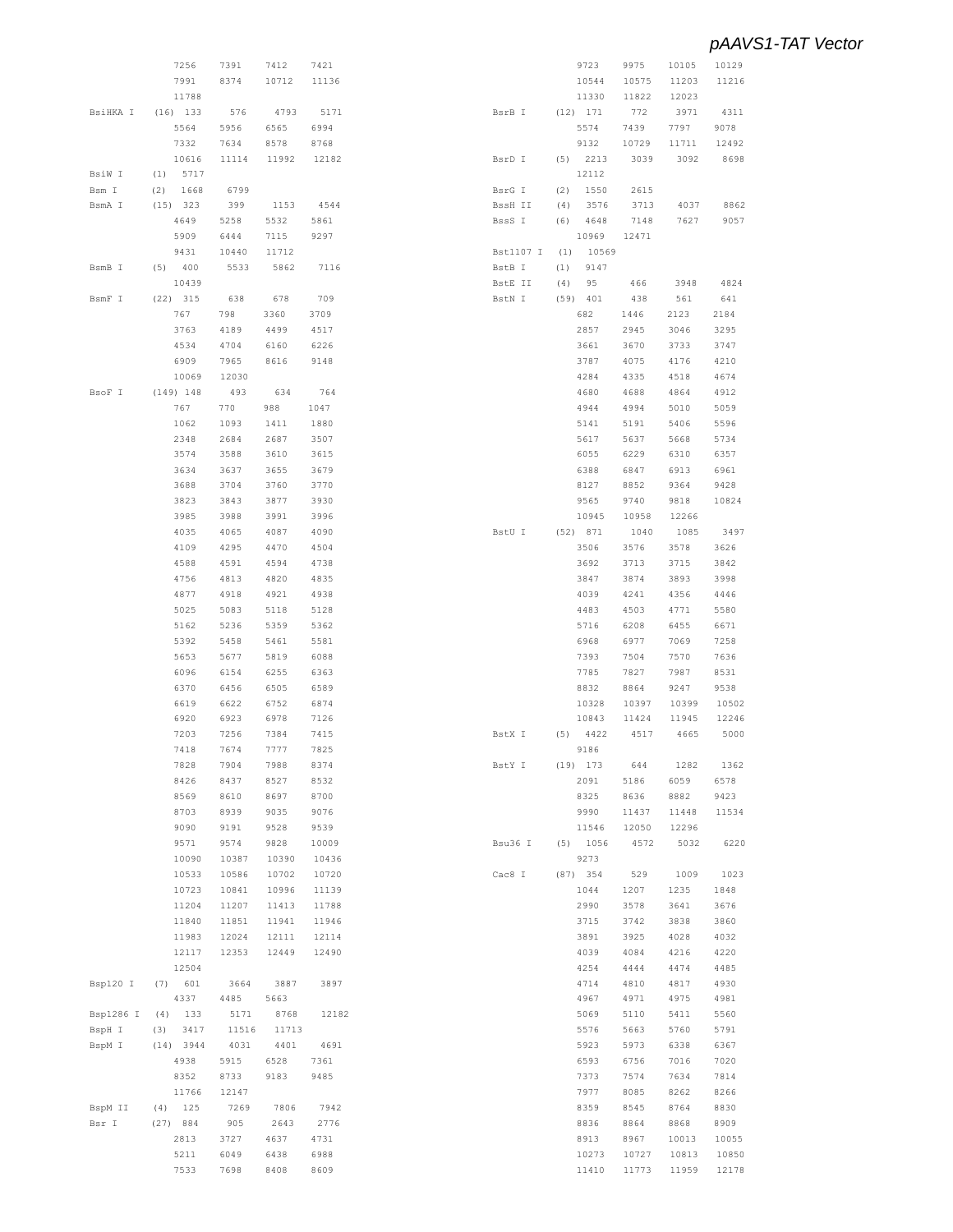|           | 12244       | 12250 | 12278 | 12282 |           |     | 8610        | 9042  | 11343 | 12024 |
|-----------|-------------|-------|-------|-------|-----------|-----|-------------|-------|-------|-------|
|           | 12323       | 12327 | 12381 |       |           |     | 12456       |       |       |       |
| Cfr10 I   | (15) 686    | 849   | 1073  | 1205  | Eco72 I   | (1) | 156         |       |       |       |
|           | 1296        | 4837  | 4979  | 6336  | ECON I    | (7) | 860         | 1055  | 1508  | 2739  |
|           | 6754        | 7018  | 7386  | 8784  |           |     | 5965        | 6219  | 6589  |       |
|           | 8965        | 12198 | 12379 |       | Eco0109 I |     | (18) 191    | 272   | 602   | 3393  |
| Cla I     | 9871<br>(1) |       |       |       |           |     | 3664        | 3665  | 3696  | 3887  |
|           |             |       |       |       |           |     |             |       |       |       |
| Csp6 I    | $(27)$ 68   | 388   | 712   | 899   |           |     | 3897        | 3898  | 4203  | 4331  |
|           | 1309        | 1551  | 2024  | 2250  |           |     | 4486        | 4676  | 5633  | 5670  |
|           | 2265        | 2322  | 2616  | 2967  |           |     | 6224        | 6306  |       |       |
|           | 3120        | 4095  | 4542  | 4953  | ECOR I    | (2) | 116         | 7291  |       |       |
|           | 5223        | 5688  | 5718  | 5784  | ECOR II   |     | (59) 399    | 436   | 559   | 639   |
|           | 5883        | 6597  | 7964  | 8017  |           |     | 680         | 1444  | 2121  | 2182  |
|           | 8770        | 10603 | 12184 |       |           |     | 2855        | 2943  | 3044  | 3293  |
| Dde I     | $(42)$ 167  | 294   | 405   | 575   |           |     | 3659        | 3668  | 3731  | 3745  |
|           |             |       |       |       |           |     |             |       |       |       |
|           | 1056        | 1150  | 1201  | 1619  |           |     | 3785        | 4073  | 4174  | 4208  |
|           | 1692        | 1804  | 2901  | 3134  |           |     | 4282        | 4333  | 4516  | 4672  |
|           | 3262        | 3345  | 3398  | 4115  |           |     | 4678        | 4686  | 4862  | 4910  |
|           | 4301        | 4572  | 4609  | 4618  |           |     | 4942        | 4992  | 5008  | 5057  |
|           | 5032        | 5239  | 5681  | 5926  |           |     | 5139        | 5189  | 5404  | 5594  |
|           | 6220        | 6245  | 6856  | 6877  |           |     | 5615        | 5635  | 5666  | 5732  |
|           | 6942        | 7426  | 8187  | 9128  |           |     | 6053        | 6227  | 6308  | 6355  |
|           | 9273        | 9394  | 9488  | 9523  |           |     | 6386        | 6845  | 6911  | 6959  |
|           |             | 10066 | 10606 | 11071 |           |     | 8125        |       |       | 9426  |
|           | 9638        |       |       |       |           |     |             | 8850  | 9362  |       |
|           | 11480       | 11646 |       |       |           |     | 9563        | 9738  | 9816  | 10822 |
| Dpn I     | $(38)$ 175  | 646   | 1284  | 1364  |           |     | 10943       | 10956 | 12264 |       |
|           | 2093        | 2477  | 3422  | 5188  | ECOR V    | (1) | 5625        |       |       |       |
|           | 6061        | 6580  | 7093  | 7226  | Ehe I     | (7) | 1301        | 3658  | 5584  | 5601  |
|           | 7411        | 7424  | 7514  | 7821  |           |     | 6750        | 8466  | 11880 |       |
|           | 7941        | 8327  | 8638  | 8716  | Esp I     | (2) | 405         | 575   |       |       |
|           | 8797        | 8806  | 8884  | 9425  | Fnu4H I   |     | $(149)$ 148 | 493   | 634   | 764   |
|           |             |       |       |       |           |     |             |       |       |       |
|           | 9562        | 9992  | 11364 | 11439 |           |     | 767         | 770   | 988   | 1047  |
|           | 11450       | 11458 | 11536 | 11548 |           |     | 1062        | 1093  | 1411  | 1880  |
|           | 11653       | 12052 | 12130 | 12211 |           |     | 2348        | 2684  | 2687  | 3507  |
|           | 12220       | 12298 |       |       |           |     | 3574        | 3588  | 3610  | 3615  |
| DpnII     | $(38)$ 173  | 644   | 1282  | 1362  |           |     | 3634        | 3637  | 3655  | 3679  |
|           | 2091        | 2475  | 3420  | 5186  |           |     | 3688        | 3704  | 3760  | 3770  |
|           | 6059        | 6578  | 7091  | 7224  |           |     | 3823        | 3843  | 3877  | 3930  |
|           | 7409        | 7422  | 7512  | 7819  |           |     | 3985        | 3988  | 3991  | 3996  |
|           | 7939        | 8325  | 8636  | 8714  |           |     |             | 4065  |       | 4090  |
|           |             |       |       |       |           |     | 4035        |       | 4087  |       |
|           | 8795        | 8804  | 8882  | 9423  |           |     | 4109        | 4295  | 4470  | 4504  |
|           | 9560        | 9990  | 11362 | 11437 |           |     | 4588        | 4591  | 4594  | 4738  |
|           | 11448       | 11456 | 11534 | 11546 |           |     | 4756        | 4813  | 4820  | 4835  |
|           | 11651       | 12050 | 12128 | 12209 |           |     | 4877        | 4918  | 4921  | 4938  |
|           | 12218       | 12296 |       |       |           |     | 5025        | 5083  | 5118  | 5128  |
| Dra I     | $(14)$ 105  | 1145  | 1369  | 1391  |           |     | 5162        | 5236  | 5359  | 5362  |
|           | 1481        | 2285  | 2603  | 2649  |           |     | 5392        | 5458  | 5461  | 5581  |
|           | 2720        | 3035  | 3465  | 9879  |           |     | 5653        | 5677  | 5819  | 6088  |
|           |             |       |       |       |           |     |             |       |       |       |
|           | 11555       | 11574 |       |       |           |     | 6096        | 6154  | 6255  | 6363  |
| Dra III   | $(4)$ 156   | 6021  | 7336  | 7629  |           |     | 6370        | 6456  | 6505  | 6589  |
| Drd I     | $(7)$ 7552  | 7933  | 8492  | 9541  |           |     | 6619        | 6622  | 6752  | 6874  |
|           | 10491       | 10904 | 11906 |       |           |     | 6920        | 6923  | 6978  | 7126  |
| Dsa I     | $(14)$ 87   | 1376  | 3891  | 4371  |           |     | 7203        | 7256  | 7384  | 7415  |
|           | 4463        | 5804  | 5823  | 6342  |           |     | 7418        | 7674  | 7777  | 7825  |
|           | 6453        | 7400  | 7756  | 7825  |           |     | 7828        | 7904  | 7988  | 8374  |
|           | 8897        | 12311 |       |       |           |     | 8426        | 8437  | 8527  | 8532  |
| Eae I     | (25) 764    | 3641  | 3757  | 4504  |           |     | 8569        | 8610  | 8697  | 8700  |
|           | 5159        |       |       |       |           |     |             |       |       |       |
|           |             | 5192  | 5461  | 6984  |           |     | 8703        | 8939  | 9035  | 9076  |
|           | 7016        | 7253  | 7418  | 7671  |           |     | 9090        | 9191  | 9528  | 9539  |
|           | 7988        | 8371  | 8545  | 8936  |           |     | 9571        | 9574  | 9828  | 10009 |
|           | 8963        | 9188  | 9493  | 9825  |           |     | 10090       | 10387 | 10390 | 10436 |
|           | 9973        | 11785 | 11959 | 12350 |           |     | 10533       | 10586 | 10702 | 10720 |
|           | 12377       |       |       |       |           |     | 10723       | 10841 | 10996 | 11139 |
| Eag I     | (9) 764     | 3757  | 5159  | 5461  |           |     | 11204       | 11207 | 11413 | 11788 |
|           | 7253        | 7418  | 7988  | 8371  |           |     | 11840       |       | 11941 | 11946 |
|           |             |       |       |       |           |     |             | 11851 |       |       |
|           | 11785       |       |       |       |           |     | 11983       | 12024 | 12111 | 12114 |
| Ear I     | (11) 538    | 1756  | 5296  | 5344  |           |     | 12117       | 12353 | 12449 | 12490 |
|           | 5989        | 8809  | 9019  | 9661  |           |     | 12504       |       |       |       |
|           | 10680       | 12223 | 12433 |       | Fok I     |     | $(42)$ 311  | 328   | 404   | 772   |
| Eco47 III | $(2)$ 4723  | 10052 |       |       |           |     | 1052        | 1487  | 1624  | 2259  |
| Eco57 I   | (13) 601    | 1022  | 1344  | 1779  |           |     | 2502        | 2550  | 2809  | 2893  |
|           | 2820        | 3819  | 6528  | 7029  |           |     | 4175        | 4446  | 4479  | 4695  |
|           |             |       |       |       |           |     |             |       |       |       |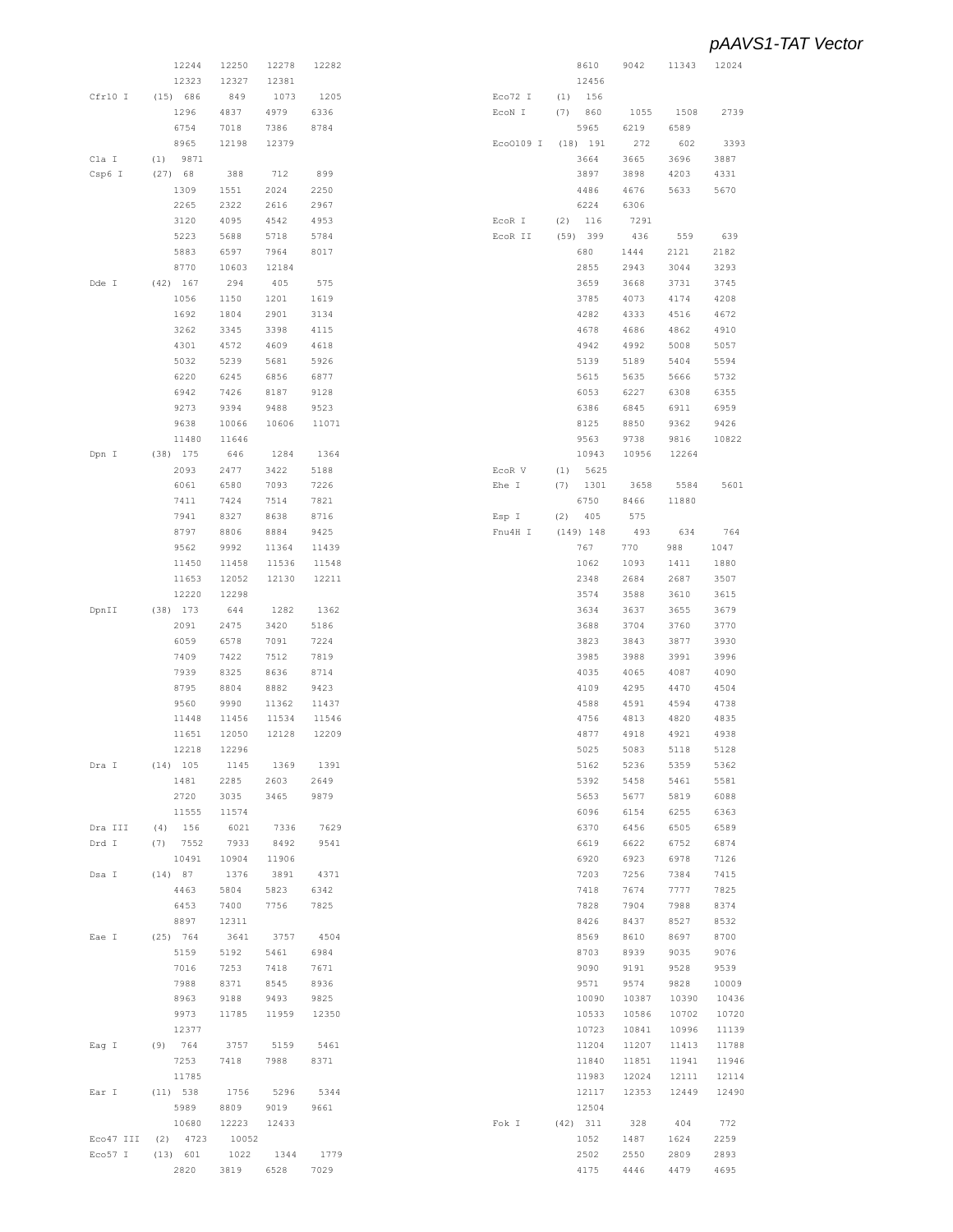|         | 5425        | 5713  | 5716  | 5944  |          |      | 3929        | 3995  | 4039  | 4041  |
|---------|-------------|-------|-------|-------|----------|------|-------------|-------|-------|-------|
|         | 6061        | 6184  | 6691  | 6741  |          |      | 4069        | 4108  | 4241  | 4294  |
|         | 6943        | 7417  | 7790  | 8286  |          |      | 4434        | 4448  | 4639  | 4724  |
|         | 8789        | 8814  | 9255  | 9480  |          |      | 4773        | 4979  | 5122  | 5132  |
|         |             |       |       |       |          |      |             |       |       |       |
|         | 9840        | 9844  | 10017 | 10079 |          |      | 5580        | 5585  | 5602  | 5642  |
|         | 10157       | 10343 | 10484 | 11655 |          |      | 5716        | 6026  | 6671  | 6751  |
|         | 12203       | 12228 |       |       |          |      | 6970        | 6977  | 7207  | 7260  |
| Fsp I   | (6)<br>3613 | 3928  | 5131  | 6025  |          |      | 7504        | 7572  | 7787  | 7914  |
|         | 8567        | 11981 |       |       |          |      | 7987        | 8459  | 8467  | 8531  |
|         |             |       |       |       |          |      |             |       |       |       |
| Gdi II  | (29) 763    | 765   | 3756  | 3758  |          |      | 8568        | 8834  | 8864  | 8866  |
|         | 4505        | 5158  | 5160  | 5460  |          |      | 9094        | 9505  | 10053 | 10399 |
|         | 5462        | 6985  | 7015  | 7252  |          |      | 10502       | 10532 | 10673 | 10706 |
|         | 7254        | 7417  | 7419  | 7670  |          |      | 10976       | 11043 | 11143 | 11317 |
|         | 7987        | 7989  | 8370  | 8372  |          |      | 11426       | 11873 | 11881 | 11945 |
|         |             |       |       |       |          |      |             |       |       |       |
|         | 8935        | 8962  | 9187  | 9824  |          |      | 11982       | 12248 | 12508 |       |
|         | 9972        | 11784 | 11786 | 12349 | HinC II  | (2)  | 2459        | 7884  |       |       |
|         | 12376       |       |       |       | Hind II  | (2)  | 2459        | 7884  |       |       |
| Gsu I   | (16) 101    | 624   | 2563  | 2830  | HinD III | (2)  | 2188        | 2714  |       |       |
|         | 4770        | 4993  | 5330  | 5861  | Hinf I   | (35) | 460         | 1080  | 1199  | 1402  |
|         |             |       |       |       |          |      |             |       |       |       |
|         | 6394        | 6408  | 6536  | 6933  |          |      | 1623        | 1732  | 1815  | 2581  |
|         | 7715        | 7769  | 9384  | 10324 |          |      | 2818        | 3343  | 3367  | 3558  |
| Hae I   | $(22)$ 112  | 303   | 352   | 2992  |          |      | 4692        | 5333  | 5429  | 6138  |
|         | 3643        | 3862  | 3910  | 4997  |          |      | 6816        | 6879  | 7030  | 7144  |
|         | 5194        | 5842  | 5971  | 5981  |          |      | 7266        | 7466  | 7717  | 8950  |
|         |             |       |       |       |          |      |             |       |       |       |
|         | 7399        | 8547  | 9278  | 9495  |          |      | 9084        | 9136  | 9333  | 9954  |
|         | 9721        | 9886  | 10811 | 10822 |          |      | 10352       | 10696 | 10771 | 11167 |
|         | 11274       | 11961 |       |       |          |      | 11684       | 12364 | 12498 |       |
| Hae II  | $(16)$ 148  | 1180  | 1303  | 3660  | HinI I   |      | $(14)$ 1300 | 3657  | 4155  | 4315  |
|         | 4109        | 4295  | 4640  | 4725  |          |      | 5422        | 5583  | 5600  | 5990  |
|         | 5586        | 5603  | 6752  | 8468  |          |      | 6749        | 7072  | 8040  | 8465  |
|         |             |       |       |       |          |      |             |       |       |       |
|         | 10054       | 10674 | 11044 | 11882 |          |      | 9167        | 11879 |       |       |
| Hae III | $(94)$ 112  | 274   | 303   | 352   | HinP I   |      | $(79)$ 145  | 797   | 869   | 1040  |
|         | 603         | 686   | 746   | 766   |          |      | 1177        | 1272  | 1300  | 3497  |
|         | 1061        | 1166  | 2992  | 3021  |          |      | 3504        | 3576  | 3578  | 3600  |
|         | 3394        | 3566  | 3643  | 3666  |          |      | 3612        | 3657  | 3690  | 3713  |
|         |             |       |       |       |          |      |             |       |       |       |
|         | 3724        | 3759  | 3814  | 3862  |          |      | 3715        | 3840  | 3845  | 3874  |
|         | 3889        | 3899  | 3910  | 4086  |          |      | 3927        | 3993  | 4037  | 4039  |
|         | 4120        | 4125  | 4174  | 4198  |          |      | 4067        | 4106  | 4239  | 4292  |
|         | 4214        | 4281  | 4339  | 4469  |          |      | 4432        | 4446  | 4637  | 4722  |
|         | 4487        | 4506  | 4596  | 4623  |          |      | 4771        | 4977  | 5120  | 5130  |
|         |             |       |       |       |          |      |             |       |       |       |
|         | 4677        | 4740  | 4879  | 4969  |          |      | 5578        | 5583  | 5600  | 5640  |
|         | 4997        | 5161  | 5194  | 5409  |          |      | 5714        | 6024  | 6669  | 6749  |
|         | 5463        | 5521  | 5591  | 5615  |          |      | 6968        | 6975  | 7205  | 7258  |
|         | 5635        | 5665  | 5818  | 5842  |          |      | 7502        | 7570  | 7785  | 7912  |
|         | 5971        | 5981  | 6307  | 6340  |          |      | 7985        | 8457  | 8465  | 8529  |
|         |             |       |       | 6742  |          |      |             |       |       | 8864  |
|         | 6347        | 6365  | 6688  |       |          |      | 8566        | 8832  | 8862  |       |
|         | 6758        | 6775  | 6919  | 6986  |          |      | 9092        | 9503  | 10051 | 10397 |
|         | 7018        | 7043  | 7255  | 7399  |          |      | 10500       | 10530 | 10671 | 10704 |
|         | 7420        | 7448  | 7600  | 7673  |          |      | 10974       | 11041 | 11141 | 11315 |
|         | 7755        | 7990  | 8373  | 8547  |          |      | 11424       | 11871 | 11879 | 11943 |
|         | 8938        | 8965  | 9190  | 9278  |          |      | 11980       | 12246 | 12506 |       |
|         |             |       |       |       |          |      |             |       |       |       |
|         | 9495        | 9721  | 9827  | 9886  | Hpa I    | (1)  | 2459        |       |       |       |
|         | 9975        | 10271 | 10811 | 10822 | Hpa II   |      | $(67)$ 126  | 199   | 599   | 687   |
|         | 10840       | 11274 | 11787 | 11961 |          |      | 775         | 850   | 1074  | 1162  |
|         | 12352       | 12379 |       |       |          |      | 1174        | 1206  | 1297  | 3512  |
| Hga I   | $(28)$ 318  | 1113  | 3759  | 3963  |          |      | 3563        | 3700  | 4122  | 4199  |
|         | 4145        | 4177  | 4322  | 4361  |          |      | 4225        | 4306  | 4345  | 4537  |
|         |             |       |       |       |          |      |             |       |       |       |
|         | 4808        | 5516  | 5783  | 6470  |          |      | 4838        | 4851  | 4980  | 5158  |
|         | 6661        | 6878  | 6908  | 7099  |          |      | 5298        | 5588  | 6337  | 6381  |
|         | 7551        | 7790  | 7935  | 8047  |          |      | 6420        | 6755  | 6892  | 6931  |
|         | 9174        | 9543  | 9686  | 9791  |          |      | 6983        | 7019  | 7040  | 7270  |
|         | 10333       | 10492 | 10906 | 11484 |          |      | 7387        | 7620  | 7807  | 7833  |
|         |             |       |       |       |          |      |             |       |       |       |
| HgiA I  | $(16)$ 133  | 576   | 4793  | 5171  |          |      | 7943        | 7949  | 8370  | 8447  |
|         | 5564        | 5956  | 6565  | 6994  |          |      | 8469        | 8497  | 8628  | 8718  |
|         | 7332        | 7634  | 8578  | 8768  |          |      | 8785        | 8966  | 9482  | 9988  |
|         | 10616       | 11114 | 11992 | 12182 |          |      | 10135       | 10442 | 10476 | 11003 |
| HgiE II | 8122<br>(3) | 10614 | 11375 |       |          |      | 11150       | 11176 | 11366 | 11784 |
| Hha I   | $(79)$ 147  | 799   | 871   | 1042  |          |      | 11861       | 11883 | 11911 | 12042 |
|         |             |       |       |       |          |      |             |       |       |       |
|         | 1179        | 1274  | 1302  | 3499  |          |      | 12132       | 12199 | 12380 |       |
|         | 3506        | 3578  | 3580  | 3602  | Hph I    |      | (33) 106    | 210   | 355   | 461   |
|         | 3614        | 3659  | 3692  | 3715  |          |      | 2947        | 3555  | 3907  | 3959  |
|         | 3717        | 3842  | 3847  | 3876  |          |      | 4013        | 4383  | 4819  | 5524  |
|         |             |       |       |       |          |      |             |       |       |       |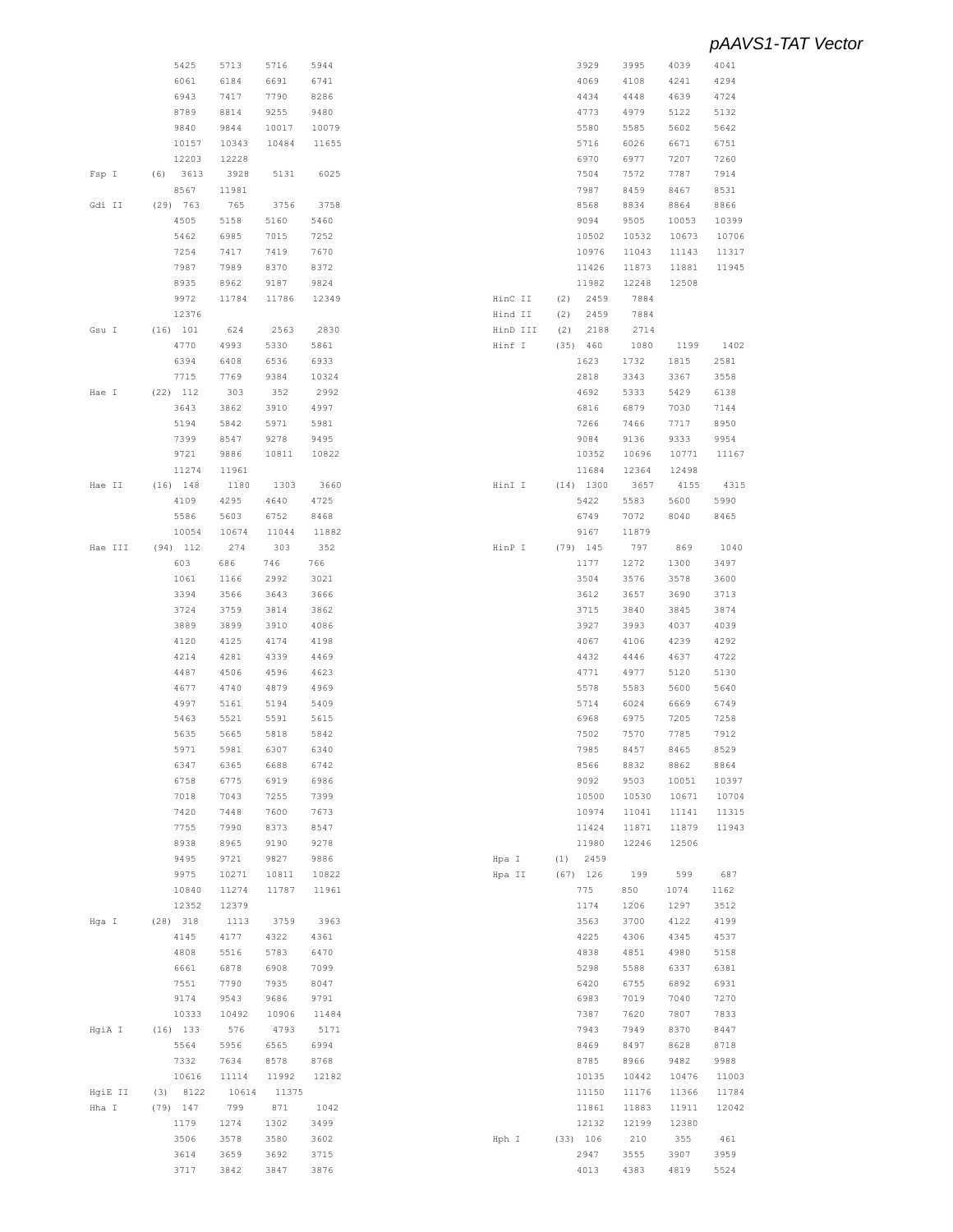|                | 5552         | 5897         | 6188         | 6193         |         |     | 5007            | 5040          | 5175  | 5345  |
|----------------|--------------|--------------|--------------|--------------|---------|-----|-----------------|---------------|-------|-------|
|                | 6197         | 6272         | 6293         | 6436         |         |     | 5376            | 5510          | 5531  | 5543  |
|                |              |              |              |              |         |     |                 |               |       |       |
|                | 6551         | 6823         | 7057         | 8644         |         |     | 5601            | 5612          | 5742  | 5883  |
|                | 9263         | 9356         | 9652         | 9764         |         |     | 5921            | 5961          | 5966  | 5991  |
|                | 9807         | 10417        | 10426        | 11533        |         |     | 6087            | 6202          | 6207  | 6228  |
|                | 12058        |              |              |              |         |     | 6229            | 6297          | 6384  | 6434  |
| Kas I          | $(7)$ 1299   | 3656         | 5582         | 5599         |         |     | 6464            | 6558          | 6591  | 6698  |
|                |              |              |              |              |         |     |                 |               |       |       |
|                | 6748         | 8464         | 11878        |              |         |     | 6702            | 6765          | 6769  | 6776  |
| Kpn I          | $(1)$ 1312   |              |              |              |         |     | 6909            | 6950          | 7128  | 7165  |
| Mae I          | $(22)$ 518   | 528          | 580          | 750          |         |     | 7389            | 7596          | 7635  | 7695  |
|                | 857          | 1008         | 1134         | 1196         |         |     | 7722            | 7745          | 7793  | 8071  |
|                | 1342         | 1426         | 1709         | 2087         |         |     | 8113            | 8159          | 8234  | 8380  |
|                |              |              |              |              |         |     |                 |               |       |       |
|                | 2444         | 2758         | 4139         | 8077         |         |     | 8516            | 8873          | 9065  | 9288  |
|                | 8305         | 9290         | 9667         | 9806         |         |     | 9291            | 9328          | 9400  | 9414  |
|                | 11291        | 11544        |              |              |         |     | 9425            | 9448          | 9519  | 9588  |
| Mae II         | $(30)$ 155   | 964          | 1247         | 3548         |         |     | 9698            | 9749          | 9752  | 9840  |
|                |              |              |              |              |         |     |                 |               |       |       |
|                | 3646         | 3854         | 4010         | 4512         |         |     | 9896            | 10125         | 10183 | 10222 |
|                | 5095         | 5225         | 5269         | 5422         |         |     | 10402           | 10432         | 10694 | 10904 |
|                | 5483         | 5500         | 5782         | 5831         |         |     | 10977           | 11228         | 11628 | 11794 |
|                | 5855         | 5990         | 6044         | 6836         |         |     | 11930           | 12287         | 12479 |       |
|                |              | 7072         |              |              |         |     |                 | 5194          |       | 9495  |
|                | 7025         |              | 7342         | 8581         | Msc I   |     | (5) 3643        |               | 8547  |       |
|                | 8768         | 10123        | 10549        | 11499        |         |     | 11961           |               |       |       |
|                | 11995        | 12182        |              |              | Mse I   |     | (41) 39         | 104           | 691   | 1144  |
| Mae III        | $(35)$ 95    | 466          | 1276         | 1292         |         |     | 1368            | 1390          | 1480  | 1670  |
|                | 1917         | 2193         | 2952         | 3544         |         |     | 1829            | 2000          | 2038  | 2054  |
|                |              |              |              |              |         |     |                 |               |       |       |
|                | 3948         | 4366         | 4388         | 4824         |         |     | 2131            | 2147          | 2284  | 2294  |
|                | 5256         | 5706         | 6186         | 6514         |         |     | 2440            | 2458          | 2471  | 2602  |
|                | 6828         | 6851         | 7338         | 8585         |         |     | 2648            | 2719          | 2726  | 2849  |
|                | 8891         | 9252         | 9345         | 9472         |         |     | 2866            | 2891          | 3034  | 3112  |
|                | 10130        | 10153        | 10237        | 10450        |         |     | 3227            | 3464          | 9878  | 9891  |
|                |              |              |              |              |         |     |                 |               |       |       |
|                | 10545        | 11152        | 11215        | 11331        |         |     | 10043           | 10263         | 10295 | 10577 |
|                | 11614        | 11999        | 12305        |              |         |     | 11502           | 11554         | 11559 | 11573 |
| Mbo I          | $(38)$ 173   | 644          | 1282         | 1362         |         |     | 11626           |               |       |       |
|                | 2091         | 2475         | 3420         | 5186         | Msl I   | (4) | 8902            | 9184          | 9223  | 12316 |
|                | 6059         | 6578         | 7091         | 7224         | Msp I   |     | $(67)$ 126      | 199           | 599   | 687   |
|                |              |              |              |              |         |     |                 |               |       |       |
|                | 7409         | 7422         | 7512         | 7819         |         |     | 775             | 850           | 1074  | 1162  |
|                | 7939         | 8325         | 8636         | 8714         |         |     | 1174            | 1206          | 1297  | 3512  |
|                | 8795         | 8804         | 8882         | 9423         |         |     | 3563            | 3700          | 4122  | 4199  |
|                | 9560         | 9990         | 11362        | 11437        |         |     | 4225            | 4306          | 4345  | 4537  |
|                |              |              |              |              |         |     |                 |               |       |       |
|                | 11448        | 11456        | 11534        | 11546        |         |     | 4838            | 4851          | 4980  | 5158  |
|                | 11651        | 12050        | 12128        | 12209        |         |     | 5298            | 5588          | 6337  | 6381  |
|                | 12218        | 12296        |              |              |         |     | 6420            | 6755          | 6892  | 6931  |
| Mbo II         | (42) 526     | 549          | 577          | 580          |         |     | 6983            | 7019          | 7040  | 7270  |
|                | 1533         | 1544         | 1575         | 1707         |         |     | 7387            | 7620          | 7807  | 7833  |
|                |              |              |              |              |         |     |                 |               |       |       |
|                |              |              | 2166         | 2541         |         |     | 7943            | 7949          | 8370  | 8447  |
|                | 1772         | 1785         |              |              |         |     |                 |               |       |       |
|                | 3297         | 3327         | 3341         | 3351         |         |     | 8469            | 8497          | 8628  | 8718  |
|                | 3524         | 3860         | 4419         | 5111         |         |     | 8785            | 8966          | 9482  | 9988  |
|                |              |              |              |              |         |     |                 |               |       |       |
|                | 5312         | 5360         | 5977         | 5986         |         |     | 10135           | 10442         | 10476 | 11003 |
|                | 6284         | 6309         | 6659         | 7152         |         |     | 11150           | 11176         | 11366 | 11784 |
|                | 7735         | 7738         | 8261         | 8825         |         |     | 11861           | 11883         | 11911 | 12042 |
|                | 9035         | 9117         | 9649         | 10668        |         |     | 12132           | 12199         | 12380 |       |
|                | 11457        | 11530        | 12239        | 12449        | MspA1 I |     | (23) 1001       | 2686          | 3587  | 3639  |
|                | 12531        | 12546        |              |              |         |     | 3893            | 4064          | 4092  | 4590  |
|                |              |              |              |              |         |     |                 |               |       |       |
|                | $(2)$ 4354   | 9245         |              |              |         |     | 4812            | 4920          | 5361  | 5925  |
|                | $(10)$ 333   | 617          | 1650         | 5355         |         |     | 6455            | 6876          | 7375  | 7684  |
| Mlu I<br>Mme I | 6863         | 7057         | 7138         | 7672         |         |     | 7827            | 8571          | 10389 | 10508 |
|                | 11010        | 11194        |              |              |         |     | 11138           | 11383         | 11985 |       |
|                | (139) 53     | 65           | 173          | 186          |         |     |                 |               |       |       |
|                |              |              |              |              | Mun I   | (2) | 842             | 2657          |       |       |
|                | 203          | 220          | 224          | 345          | Nae I   | (7) | 1207            | 4981          | 6338  | 6756  |
|                | 421          | 430          | 480          | 522          |         |     | 7020            | 8967          | 12381 |       |
|                | 600          | 646          | 737          | 825          | Nar I   |     | $(7)$ 1300      | 3657          | 5583  | 5600  |
|                | 914          | 1009         | 1051         | 1105         |         |     | 6749            | 8465          | 11879 |       |
|                |              |              |              |              |         |     |                 |               |       |       |
|                | 1121         | 1392         | 1468         | 1507         | Nci I   |     | (34) 200        | 599           | 600   | 1163  |
| Mnl I          | 1594         | 1668         | 1713         | 1759         |         |     | 3563            | 3700          | 4122  | 4200  |
|                | 2103         | 2157         | 2787         | 2806         |         |     | 4225            | 4226          | 4345  | 4346  |
|                |              |              |              |              |         |     |                 |               |       |       |
|                | 3406         | 3413         | 3442         | 3481         |         |     | 4537            | 4851          | 4852  | 5588  |
|                | 3490         | 3502         | 3510         | 3517         |         |     | 6381            | 6420          | 6892  | 6893  |
|                | 3546         | 3621         | 3785         | 3821         |         |     | 6931            | 7040          | 7834  | 7950  |
|                | 3900         | 4188         | 4226         | 4229         |         |     | 8469            | 8629          | 9482  | 9988  |
|                |              |              |              |              |         |     |                 |               |       |       |
|                | 4271         | 4419         | 4427         | 4572         |         |     | 10136           | 10442         | 10477 | 11176 |
|                | 4580<br>4803 | 4607<br>4878 | 4613<br>4881 | 4637<br>4884 | Nco I   |     | 11883<br>(6) 87 | 12043<br>1376 | 5823  | 7400  |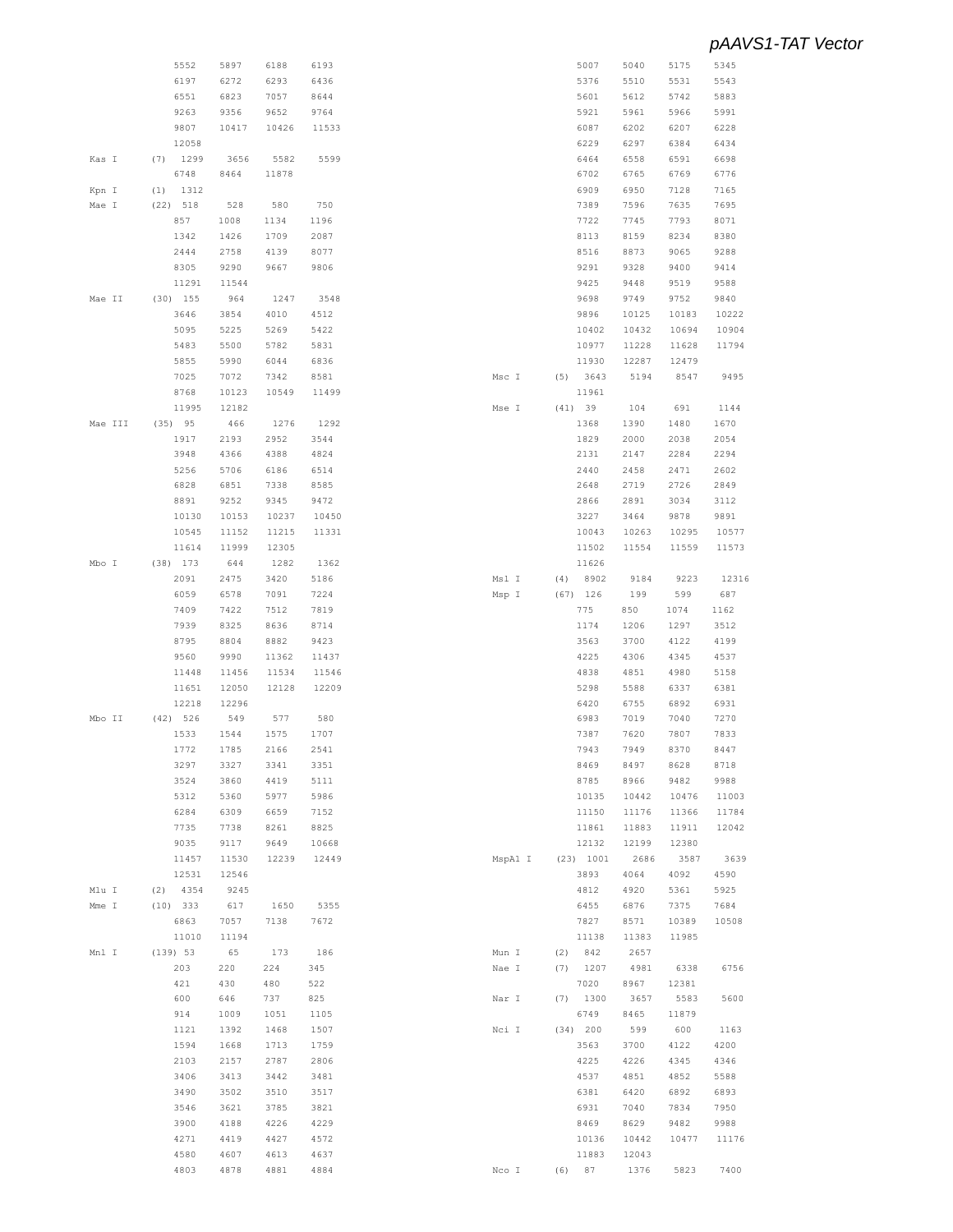|                            | 8897        | 12311 |       |       |           |         | 9495        | 9721  | 9827  | 9886                |
|----------------------------|-------------|-------|-------|-------|-----------|---------|-------------|-------|-------|---------------------|
| Nde I                      | 2383<br>(3) | 7498  | 10619 |       |           |         | 9975        | 10271 | 10811 | 10822               |
| NgoM I                     | 1205<br>(7) | 4979  | 6336  | 6754  |           |         | 10840       | 11274 | 11787 | 11961               |
|                            | 7018        | 8965  | 12379 |       |           |         | 12352       | 12379 |       |                     |
| Nhe I                      | (2)<br>527  | 1007  |       |       | PflM I    |         | $(6)$ 1633  | 3732  | 4679  | 5146                |
|                            |             |       |       |       |           |         |             |       |       |                     |
| Nla III                    | $(46)$ 20   | 91    | 231   | 552   |           |         | 9363        | 9823  |       |                     |
|                            | 629         | 1380  | 1822  | 2143  | Ple I     | (7)     | 1088        | 1823  | 2826  | 6887                |
|                            | 2329        | 2613  | 2961  | 3339  |           |         | 7038        | 9962  | 11175 |                     |
|                            | 3355        | 3421  | 3542  | 5071  | Pme I     | (3)     | 105         | 1369  | 9879  |                     |
|                            | 5478        | 5827  | 5889  | 6009  | Pml I     | (1)     | 156         |       |       |                     |
|                            |             |       |       |       |           |         |             |       |       |                     |
|                            | 6117        | 6480  | 6614  | 7050  | PpuM I    | (6)     | 191         | 3696  | 4203  | 4331                |
|                            | 7404        | 7487  | 7522  | 8268  |           |         | 5670        | 6224  |       |                     |
|                            | 8339        | 8684  | 8870  | 8901  | Psp1406 I | (3)     | 964         | 5500  | 10123 |                     |
|                            | 8927        | 9923  | 10143 | 10207 | PspA I    | (5)     | 598         | 4224  | 4344  | 4850                |
|                            | 10270       | 10435 | 10540 | 10800 |           |         | 6891        |       |       |                     |
|                            | 11520       | 11717 | 12098 | 12284 | Pst I     |         | $(10)$ 2990 | 3827  | 5087  | 5912                |
|                            |             |       |       |       |           |         |             |       |       |                     |
|                            | 12315       | 12341 |       |       |           |         | 6097        | 6593  | 6623  | 7385                |
| Nla IV                     | (77) 85     | 175   | 192   | 250   |           |         | 8518        | 9575  |       |                     |
|                            | 273         | 566   | 603   | 646   | Pvu I     | (1)     | 7412        |       |       |                     |
|                            | 666         | 745   | 779   | 854   | Pvu II    |         | (10) 1001   | 2686  | 4064  | 4590                |
|                            | 906         | 1110  | 1189  | 1301  |           |         | 4920        | 5361  | 6876  | 8571                |
|                            | 1310        | 3395  | 3510  | 3658  |           |         | 10389       | 11985 |       |                     |
|                            |             |       |       |       |           |         |             |       |       |                     |
|                            | 3665        | 3666  | 3667  | 3697  | Rsa I     | (27) 69 |             | 389   | 713   | 900                 |
|                            | 3698        | 3888  | 3889  | 3898  |           |         | 1310        | 1552  | 2025  | 2251                |
|                            | 3899        | 3900  | 4058  | 4126  |           |         | 2266        | 2323  | 2617  | 2968                |
|                            | 4146        | 4180  | 4204  | 4205  |           |         | 3121        | 4096  | 4543  | 4954                |
|                            | 4332        | 4339  | 4487  | 4488  |           |         | 5224        | 5689  | 5719  | 5785                |
|                            |             |       |       |       |           |         |             |       |       |                     |
|                            | 4671        | 4741  | 4765  | 4880  |           |         | 5884        | 6598  | 7965  | 8018                |
|                            | 4988        | 5007  | 5137  | 5493  |           |         | 8771        | 10604 | 12185 |                     |
|                            | 5584        | 5601  | 5665  | 5672  | Rsr II    | (3)     | 7456        | 8981  | 12395 |                     |
|                            | 6061        | 6072  | 6226  | 6385  | Sac I     | (2)     | 576         | 5956  |       |                     |
|                            | 6741        | 6750  | 6981  | 7044  | Sac II    | (3)     | 3894        | 6456  | 7828  |                     |
|                            | 7624        | 7647  | 7831  | 7947  |           | (7)     | 538         | 8809  | 9019  | 9661                |
|                            |             |       |       |       | Sap I     |         |             |       |       |                     |
|                            | 8135        | 8327  | 8466  | 8501  |           |         | 10680       | 12223 | 12433 |                     |
|                            | 9368        | 9414  | 9425  | 10085 | Sau3A I   |         | $(38)$ 173  | 644   | 1282  | 1362                |
|                            | 10828       | 10867 | 11639 | 11880 |           |         | 2091        | 2475  | 3420  | 5186                |
|                            | 11915       |       |       |       |           |         | 6059        | 6578  | 7091  | 7224                |
| Not I                      | (1)<br>764  |       |       |       |           |         | 7409        | 7422  | 7512  | 7819                |
|                            |             |       |       |       |           |         | 7939        | 8325  | 8636  | 8714                |
| Nsi I                      | 2611<br>(1) |       |       |       |           |         |             |       |       |                     |
| Nsp7524 I                  | $(12)$ 625  | 3538  | 5067  | 5885  |           |         | 8795        | 8804  | 8882  | 9423                |
|                            | 6476        | 6610  | 8264  | 8866  |           |         | 9560        | 9990  | 11362 | 11437               |
|                            | 10139       | 10431 | 10796 | 12280 |           |         | 11448       | 11456 | 11534 | 11546               |
| NspB II                    | (23) 1001   | 2686  | 3587  | 3639  |           |         | 11651       | 12050 | 12128 | 12209               |
|                            | 3893        | 4064  | 4092  | 4590  |           |         | 12218       | 12296 |       |                     |
|                            |             | 4920  |       |       |           |         |             |       | 565   |                     |
|                            | 4812        |       | 5361  | 5925  | Sau96 I   |         | (71) 191    | 272   |       |                     |
|                            |             |       |       |       |           |         |             |       |       |                     |
|                            | 6455        | 6876  | 7375  | 7684  |           |         | 602         | 665   | 684   | 744                 |
|                            | 7827        | 8571  | 10389 | 10508 |           |         | 1164        | 1419  | 2653  | 3020                |
|                            | 11138       | 11383 | 11985 |       |           |         | 3393        | 3565  | 3664  | 3665                |
|                            |             |       |       |       |           |         |             |       |       |                     |
|                            | (12) 629    | 3542  | 5071  | 5889  |           |         | 3696        | 3723  | 3813  |                     |
|                            | 6480        | 6614  | 8268  | 8870  |           |         | 3888        | 3897  | 3898  | 3887<br>4084        |
|                            | 10143       | 10435 | 10800 | 12284 |           |         | 4119        | 4124  | 4144  | 601<br>4172         |
|                            | $(1)$ 5535  |       |       |       |           |         | 4203        | 4212  | 4280  | 4331                |
|                            | $(94)$ 112  | 274   | 303   | 352   |           |         | 4337        | 4338  | 4360  | 4467                |
|                            | 603         | 686   | 746   | 766   |           |         | 4485        | 4486  | 4595  | 4622                |
|                            |             |       |       |       |           |         |             |       |       |                     |
|                            | 1061        | 1166  | 2992  | 3021  |           |         | 4676        | 4739  | 4878  |                     |
|                            | 3394        | 3566  | 3643  | 3666  |           |         | 5408        | 5519  | 5613  |                     |
|                            | 3724        | 3759  | 3814  | 3862  |           |         | 5663        | 5664  | 5670  | 5808                |
|                            | 3889        | 3899  | 3910  | 4086  |           |         | 6224        | 6231  | 6306  | 6339                |
|                            | 4120        | 4125  | 4174  | 4198  |           |         | 6383        | 6422  | 6740  | 6757                |
|                            |             |       |       |       |           |         |             |       |       |                     |
|                            | 4214        | 4281  | 4339  | 4469  |           |         | 6963        | 7042  | 7447  |                     |
|                            | 4487        | 4506  | 4596  | 4623  |           |         | 7598        | 7997  | 8981  |                     |
|                            | 4677        | 4740  | 4879  | 4969  |           |         | 10083       | 10270 | 12395 |                     |
|                            | 4997        | 5161  | 5194  | 5409  | Sca I     |         | (1) 8018    |       |       | 7456<br>9634        |
|                            | 5463        | 5521  | 5591  | 5615  | ScrF I    |         | (93) 200    | 401   | 438   |                     |
|                            |             |       |       |       |           |         |             |       |       | 4967<br>5633<br>561 |
| NspH I<br>PaeR7 I<br>Pal I | 5635        | 5665  | 5818  | 5842  |           |         | 599         | 600   | 641   | 682                 |
|                            | 5971        | 5981  | 6307  | 6340  |           |         | 1163        | 1446  | 2123  | 2184                |
|                            | 6347        | 6365  | 6688  | 6742  |           |         | 2857        | 2945  | 3046  | 3295                |
|                            | 6758        | 6775  | 6919  | 6986  |           |         | 3563        | 3661  | 3670  | 3700                |
|                            | 7018        | 7043  | 7255  | 7399  |           |         | 3733        | 3747  | 3787  | 4075                |
|                            |             |       |       |       |           |         |             |       |       |                     |
|                            | 7420        | 7448  | 7600  | 7673  |           |         | 4122        | 4176  | 4200  |                     |
|                            | 7755        | 7990  | 8373  | 8547  |           |         | 4225        | 4226  | 4284  | 4210<br>4335        |
|                            | 8938        | 8965  | 9190  | 9278  |           |         | 4345        | 4346  | 4518  | 4537                |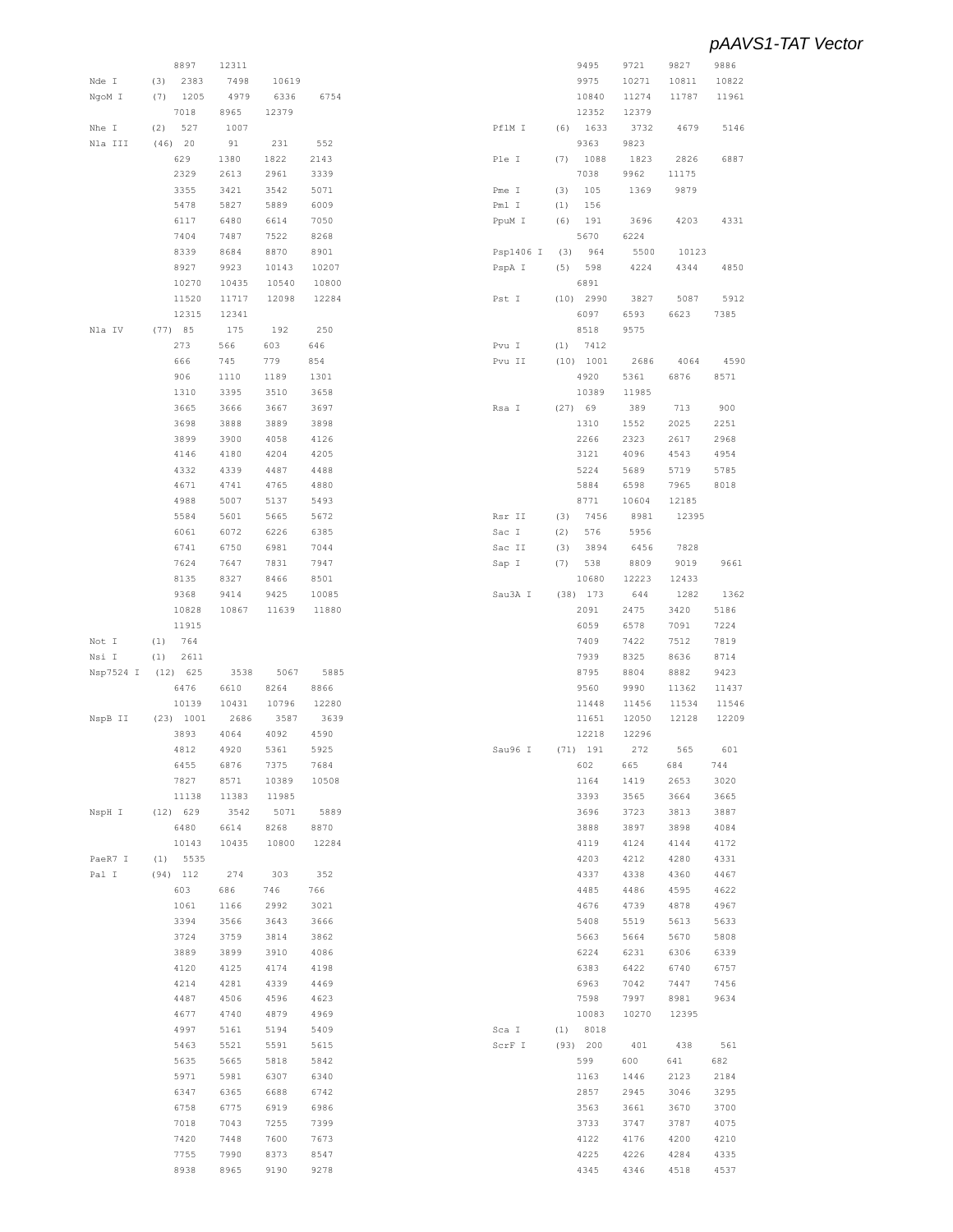|        | 4674               | 4680         | 4688         | 4851         |                  | 7144                         | 7266           | 7466             | 7717                   |                |
|--------|--------------------|--------------|--------------|--------------|------------------|------------------------------|----------------|------------------|------------------------|----------------|
|        | 4852               | 4864         | 4912         | 4944         |                  | 8950                         | 9084           | 9333             | 10352                  |                |
|        | 4994               | 5010         | 5059         | 5141         |                  | 10771                        | 12364          | 12498            |                        |                |
|        |                    |              |              |              |                  |                              |                |                  |                        |                |
|        | 5191               | 5406         | 5588         | 5596         | Tsp45 I          | $(26)$ 95                    | 466            | 1292             | 2952                   |                |
|        | 5617               | 5637         | 5668         | 5734         |                  | 3544                         | 3948           | 4366             | 4388                   |                |
|        | 6055               | 6229         | 6310         | 6357         |                  | 4824                         | 5256           | 5706             | 6186                   |                |
|        | 6381               | 6388         | 6420         | 6847         |                  | 6514                         | 6828           | 6851             | 7338                   |                |
|        | 6892               | 6893         | 6913         | 6931         |                  | 8585                         | 8891           | 9252             | 9345                   |                |
|        |                    |              |              |              |                  |                              |                |                  |                        |                |
|        | 6961               | 7040         | 7834         | 7950         |                  | 9472                         | 10237          | 10450            | 10545                  |                |
|        | 8127               | 8469         | 8629         | 8852         |                  | 11999                        | 12305          |                  |                        |                |
|        | 9364               | 9428         | 9482         | 9565         | Tth111 I         | 5482<br>(6)                  | 7108           | 7552             | 8583                   |                |
|        | 9740               | 9818         | 9988         | 10136        |                  | 10543                        | 11997          |                  |                        |                |
|        |                    |              |              |              |                  |                              |                |                  |                        |                |
|        | 10442              | 10477        | 10824        | 10945        | Tth111 II        | $(21)$ 619                   | 1223           | 1836             | 2231                   |                |
|        | 10958              | 11176        | 11883        | 12043        |                  | 2477                         | 2492           | 2541             | 2554                   |                |
|        | 12266              |              |              |              |                  | 2684                         | 4569           | 4748             | 6119                   |                |
| Sec I  | (81) 87            | 399          | 560          | 598          |                  | 6811                         | 7268           | 8087             | 8901                   |                |
|        |                    |              |              | 919          |                  |                              |                |                  |                        |                |
|        | 640                | 680          | 681          |              |                  | 10258                        | 11385          | 11394            | 11424                  |                |
|        | 1183               | 1376         | 1445         | 1781         |                  | 12315                        |                |                  |                        |                |
|        | 2735               | 2943         | 3378         | 3660         | Vsp I            | 2000<br>(2)                  | 2849           |                  |                        |                |
|        | 3668               | 3669         | 3745         | 3746         | Xba I            | 1341<br>(3)                  | 8304           | 9666             |                        |                |
|        | 3891               | 3905         | 4199         |              |                  | 10569                        |                |                  |                        |                |
|        |                    |              |              | 4208         | Xca I            | (1)                          |                |                  |                        |                |
|        | 4209               | 4223         | 4224         | 4282         | Xcm I            | (2)<br>4514                  | 9736           |                  |                        |                |
|        | 4334               | 4344         | 4371         | 4463         | Xho I            | 5535<br>(1)                  |                |                  |                        |                |
|        | 4516               | 4517         | 4535         | 4678         | Xho II           | $(19)$ 173                   | 644            | 1282             | 1362                   |                |
|        | 4687               | 4850         | 4862         | 4863         |                  | 2091                         | 5186           | 6059             | 6578                   |                |
|        |                    |              |              |              |                  |                              |                |                  |                        |                |
|        | 4883               | 4942         | 4992         | 5057         |                  | 8325                         | 8636           | 8882             | 9423                   |                |
|        | 5058               | 5139         | 5140         | 5586         |                  | 9990                         | 11437          | 11448            | 11534                  |                |
|        | 5595               | 5666         | 5732         | 5804         |                  | 11546                        | 12050          | 12296            |                        |                |
|        | 5823               | 6054         | 6227         | 6234         | Xma I            | 598<br>(5)                   | 4224           | 4344             | 4850                   |                |
|        |                    |              |              |              |                  |                              |                |                  |                        |                |
|        | 6308               | 6309         | 6342         | 6355         |                  | 6891                         |                |                  |                        |                |
|        | 6386               | 6453         | 6743         | 6770         | Xma III          | (9)<br>764                   | 3757           | 5159             | 5461                   |                |
|        | 6846               | 6891         | 6892         | 6911         |                  | 7253                         | 7418           | 7988             | 8371                   |                |
|        | 7038               | 7400         | 7601         | 7756         |                  | 11785                        |                |                  |                        |                |
|        |                    |              |              |              |                  |                              |                |                  |                        |                |
|        | 7825               | 8125         | 8628         | 8897         | Xmn I            | 6214<br>(2)                  | 10356          |                  |                        |                |
|        | 9427               | 9805         | 10956        | 12042        |                  |                              |                |                  |                        |                |
|        | 12311              |              |              |              |                  | Site usage in pAAVS1-TAT:    |                |                  |                        |                |
| SfaN I | $(45)$ 211         | 364          | 561          | 751          |                  |                              |                |                  |                        |                |
|        |                    |              |              |              |                  |                              |                |                  |                        |                |
|        | 1033               | 1603         | 4154         | 4674         | Aat II           | G, ACGT `C                   | 3              | Acc I            | GT `MK, AC             | $\mathbf{1}$   |
|        | 5402               | 5770         | 5923         | 6034         | Acc65 I          | $G$ GTAC, $C$                | 1              | Aci I            | $C$ $CG, C$            | 158            |
|        | 6324               | 7113         | 7257         | 7324         | Afl II           | C`TTAA, G                    | $\mathbf{1}$   | Afl III          | A`CRYG, T              | 4              |
|        | 7396               | 7581         | 7811         | 7891         | Age I            | A CCGG, T                    | 1              | Aha II           | GR`CG, YC              | 14             |
|        | 7913               | 8183         | 8424         | 8679         |                  |                              | $\overline{4}$ |                  |                        | 69             |
|        |                    |              |              |              | Ahd I            | GACNN, N`NNGTC               |                | Alu I            | $AG$ $ CT$             |                |
|        | 8763               | 8827         | 8895         | 9102         | Alw I            | GGATC 8/9                    | 30             | AlwN I           | CAG, NNN `CTG          | 10             |
|        | 9459               | 9996         | 10004        | 10100        | Apa I            | G, GGCC `C                   | 7              | ApaL I           | $G$ `T $GCA$ , C       | 6              |
|        | 10178              | 10240        | 10463        | 10596        | Apo I            | $R$ AATT, Y                  | 3              | Asc I            | GG`CGCG, CC            | $\equiv$       |
|        | 10634              | 10672        | 10892        | 11838        |                  | AT `TA, AT                   | 2              | Asp718           | G`GTAC, C              | $\mathbf{1}$   |
|        |                    |              |              |              | Ase I            |                              |                |                  |                        |                |
|        | 12093              | 12177        | 12241        | 12309        | Ava I            | $C$ `YCGR, G                 | 12             | Ava II           | $G$ $GWC$ , $C$        | 23             |
|        | 12516              |              |              |              | Avr II           | $C$ ctag, $G$                | $\mathbf{1}$   | BamH I           | $G$ GATC, $C$          | 5              |
| Sfc I  | (15) 2510          | 2986         | 3823         | 5083         | Ban I            | $G$ GYRC, $C$                | 17             | Ban II           | $G$ , $RGCY$ $C$       | 16             |
|        | 5908               | 6093         | 6293         | 6589         | Bbe I            | G, GCGC `C                   | 7              | Bbs I            | GAAGAC 8/12            | 10             |
|        |                    |              |              |              |                  |                              |                |                  |                        |                |
|        | 6619               | 7381         | 8514         | 9571         | Bbv I            | GCAGC 13/17                  | 33             | Bbv II           | GAAGAC 7/11            | 10             |
|        | 9947               | 11061        | 11252        |              | Bcl I            | T`GATC, A                    | $\mathbf{1}$   | Bcn I            | $CC, S$ $GG$           | 34             |
| Sma I  | 600<br>(5)         | 4226         | 4346         | 4852         | Bfa I            | $C$ TA, G                    | 22             | Bgl I            | GCCN, NNN `NGGC        | 10             |
|        | 6893               |              |              |              | Bgl II           | A`GATC, T                    | $\mathbf{1}$   | Blp I            | GC `TNA, GC            | $\overline{c}$ |
| Sph I  | (4)<br>5071        | 8268         | 8870         | 12284        | Bpm I            | CTGGAG 22/20                 | 16             | Bsa I            | GGTCTC 7/11            | 5              |
|        |                    |              |              |              |                  |                              |                |                  |                        |                |
| Spl I  | 5717<br>(1)        |              |              |              | BsaA I           | YAC   GTR                    | 6              | BsaB I           | GATNN   NNATC          | 3              |
| Ssp I  | 1455<br>(4)        | 1912         | 2065         | 2936         | BsaH I           | GR CG, YC                    | 14             | BsaJ I           | $C$ $CMNG$ , $G$       | 81             |
| Stu I  | 112<br>(7)         | 352          | 3910         | 4997         | BsaW I           | $W$ `CCGG, $W$               | 11             | BseR I           | GAGGAG 16/14           | 14             |
|        |                    |              |              |              |                  |                              |                |                  |                        |                |
|        | 5842               | 9278         | 9886         |              | Bsg I            | GTGCAG 22/20                 | 9              | BsiC I           | TT`CG, AA              | $\mathbf{1}$   |
| Sty I  | (12) 87            | 1183         | 1376         | 1781         | BsiE I           | $CG, RY$ $CG$                | 13             | BsiHKA I         | G, WGCW`C              | 16             |
|        | 2735               | 3378         | 5823         | 6743         | BsiW I           | $C$ $GTAC$ , $G$             | $\mathbf{1}$   | Bsm I            | GAATG, C 7             | $\overline{c}$ |
|        | 7400               | 8897         | 9805         | 12311        | BsmA I           | GTCTC`/9                     | 15             | BsmB I           | CGTCTC 7/11            | 5              |
| Taq I  | $(30)$ 33          | 1014         | 1156         | 5231         | BsmF I           | GGGAC 15/19                  | 22             | BsoF I           | GC'N, GC               | 149            |
|        |                    |              |              |              |                  |                              |                |                  |                        |                |
|        | 5536               | 5945         | 5987         | 6819         | Bsp120 I         | $G$ `GGCC, C                 | 7              |                  | Bsp1286 I G, DGCH `C   | $\overline{4}$ |
|        | 7079               | 7094         | 7103         | 7163         | BspH I           | T`CATG, A                    | 3              | BspM I           | ACCTGC 10/14           | 14             |
|        | 7580               | 7793         | 7895         | 7920         | BspM II          | T`CCGG, A                    | 4              | Bsr I            | ACT, GG                | 27             |
|        | 8064               | 8578         | 8734         | 8758         | BsrB I           | GAG   CGG                    | 12             | BsrD I           | GCAATG, 8              | 5              |
|        |                    |              |              |              |                  |                              |                |                  |                        |                |
|        | 8794               | 8956         | 9147         | 9871         | BsrG I           | T`GTAC, A                    | 2              | BssH II          | G`CGCG, C              | 4              |
|        |                    |              |              |              |                  |                              |                |                  |                        |                |
|        | 10896              | 11992        | 12148        | 12172        | BssS I           | $C$ TCGT, G                  | 6              |                  | Bst1107 I GTA TAC      | $\mathbf{1}$   |
|        | 12208              | 12370        |              |              | BstB I           | TT `CG, AA                   | $\mathbf{1}$   | BstE II          | G`GTNAC, C             | 4              |
|        |                    |              |              |              |                  |                              |                |                  |                        |                |
| Tfi I  | $(19)$ 460<br>3367 | 1402<br>3558 | 1623<br>5333 | 2581<br>6138 | BstN I<br>BstX I | CC'W, GG<br>CCAN, NNNN `NTGG | 59<br>$-5$     | BstU I<br>BstY I | CG   CG<br>$R$ GATC, Y | 52<br>19       |